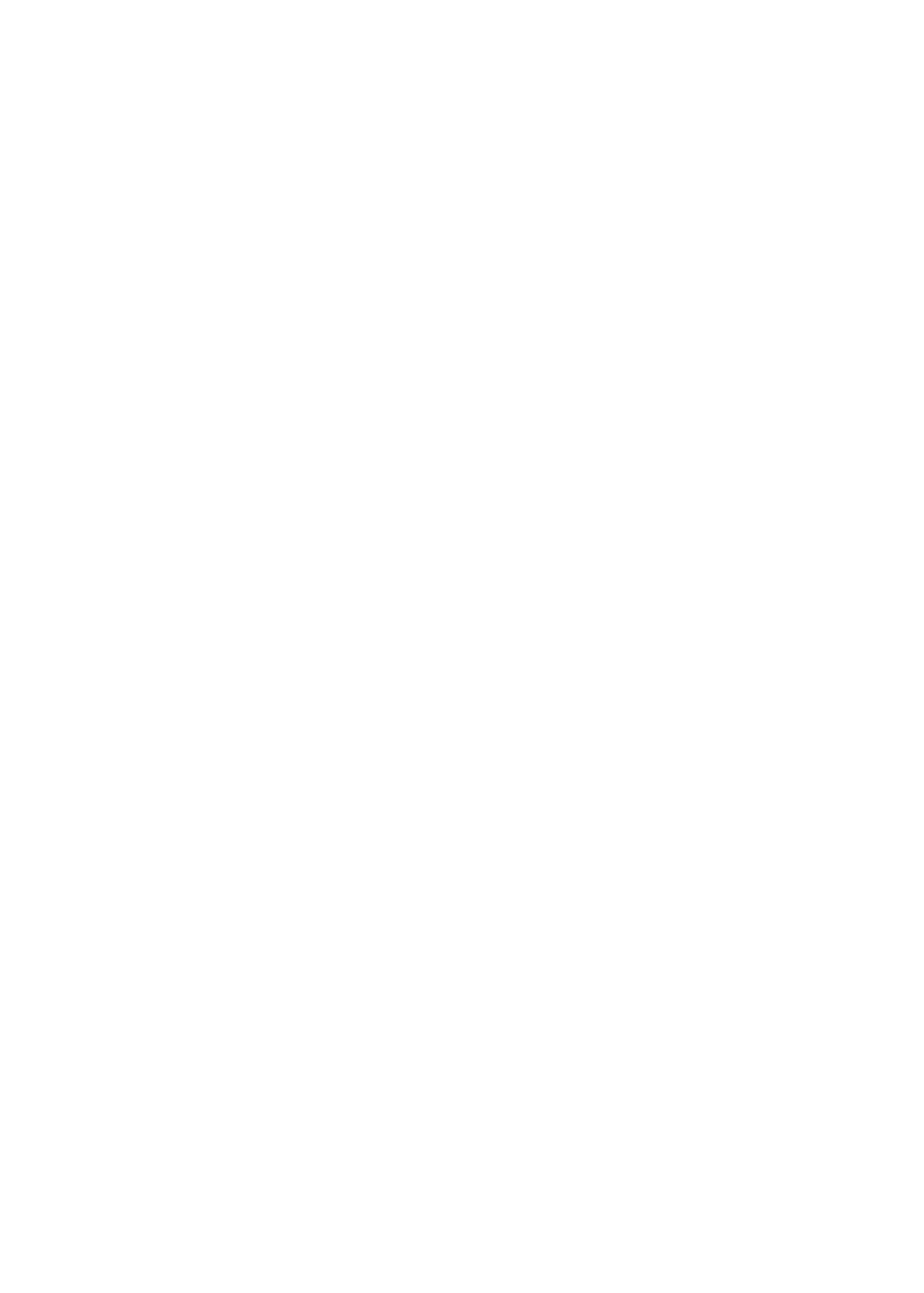目錄

| 第 |                  |                        |
|---|------------------|------------------------|
|   | 第一節              |                        |
|   | 第二節              |                        |
|   |                  |                        |
|   |                  | 表 2-1 溫室氣體專用名詞(英文排序) 4 |
|   |                  |                        |
|   |                  |                        |
|   | B:               |                        |
|   |                  |                        |
|   |                  |                        |
|   | E:               |                        |
|   | F:               |                        |
|   |                  |                        |
|   | <b>T :</b>       |                        |
|   | <b>I :</b>       |                        |
|   |                  |                        |
|   | $\mathbf{L}$ :   |                        |
|   | M:               |                        |
|   | N:               |                        |
|   | $\overline{O}$ : |                        |
|   | P:               |                        |
|   |                  |                        |
|   | R:               |                        |
|   |                  |                        |
|   | ፐ :              |                        |
|   | U :              |                        |
|   |                  |                        |
|   | ${\rm v}$ :      |                        |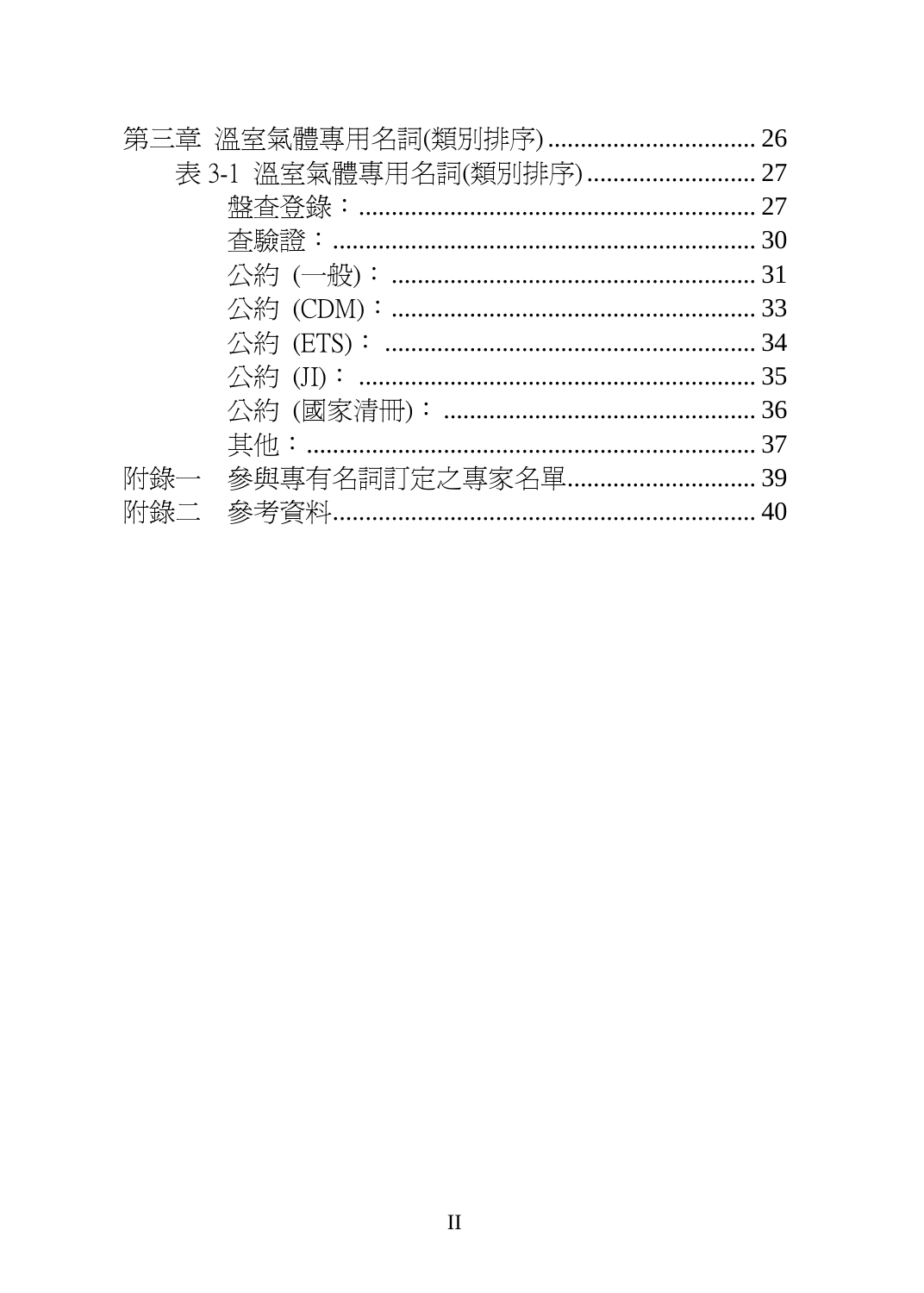#### 第一章 緒論

#### 第一節 綠起與目的

因溫室氣體減量相關事項係屬國際議題,故其專用名詞均以 英文為主,惟國內對相關名詞之翻譯與使用,並無統一規範,為 減少因名詞用語不同致影響溫室氣體減量相關作業之推動,故本 署特邀集各界專家召開「溫室氣體專用名詞使用一致性研商會 議」,以促使我國各界在溫室氣體盤查、減量、登錄、查驗證等 項目上,能有一致性用法。

兩次「溫室氣體專用名詞使用一致性研商會議」,分別於民 國 98年7月 28日及 98年 10日 22 日辦理,專家共針對 117 筆重 有名詞達成共識,並於 99 年 3 月中旬邀請專家再度進行書面審查, 本署將會議達成共識之名詞彙整並制定本手冊發行,以便於各界 查詢,以統一我國各界專有名詞之應用。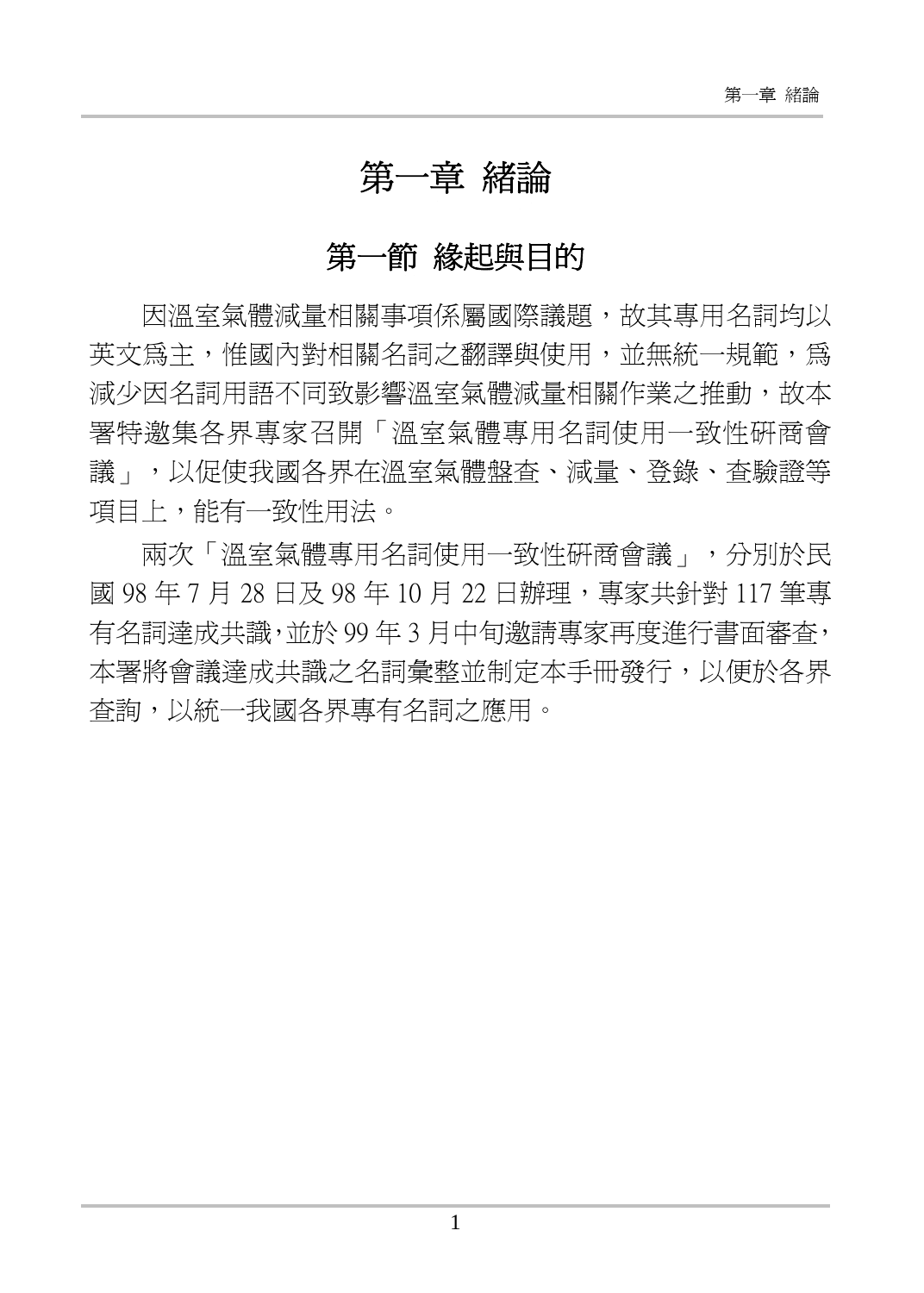#### 第二節 如何使用手冊

本手冊「溫室氣體專用名詞」內容概分成以下內容及排 序方式:

- 第一章 緣起與目的:介紹緣起、目的及如何使用本手 冊。
- 第二章 溫室氣體專用名詞(英文排序):以專有名詞之 英文作排序以便搜尋對應之中文名詞。
- 第三章 溫室氣體專用名詞(類別排序):以專有名詞之 英文作排序以便搜尋對應之中文名詞。
- ■附錄一 參與專有名詞訂定之專家名單
- 附錄二 參考資料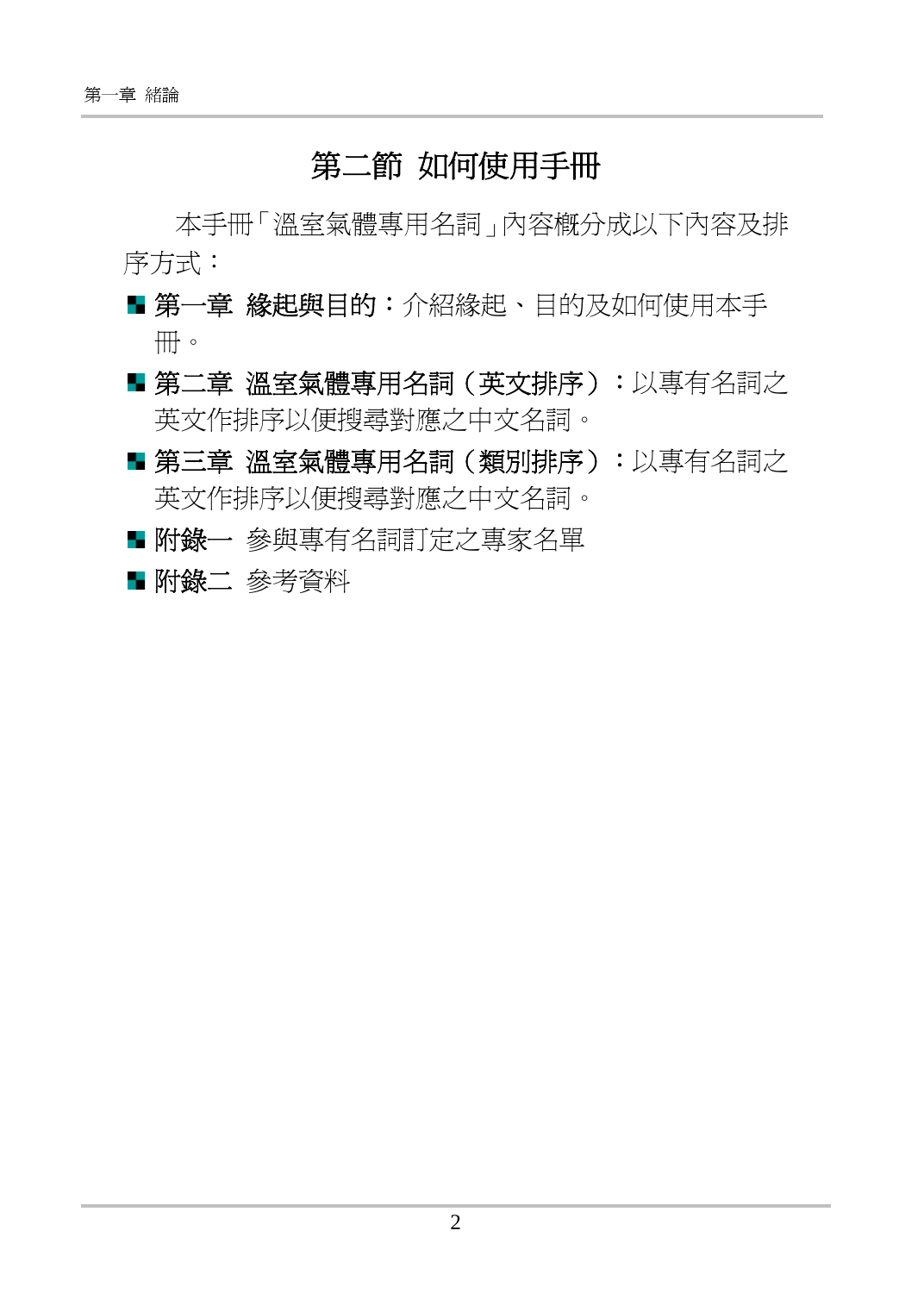# 第二章 溫室氣體專用名詞(英文排序)

本章溫室氣體專用名詞之查詢方式如下,溫室氣體已按英文 字母分類並排序,讀者可先依以下字母目錄,尋找欲杳詢之英文 名詞,第一行為英文字母查詢 第二行為本署建議之名詞,第三為 該名詞之類別。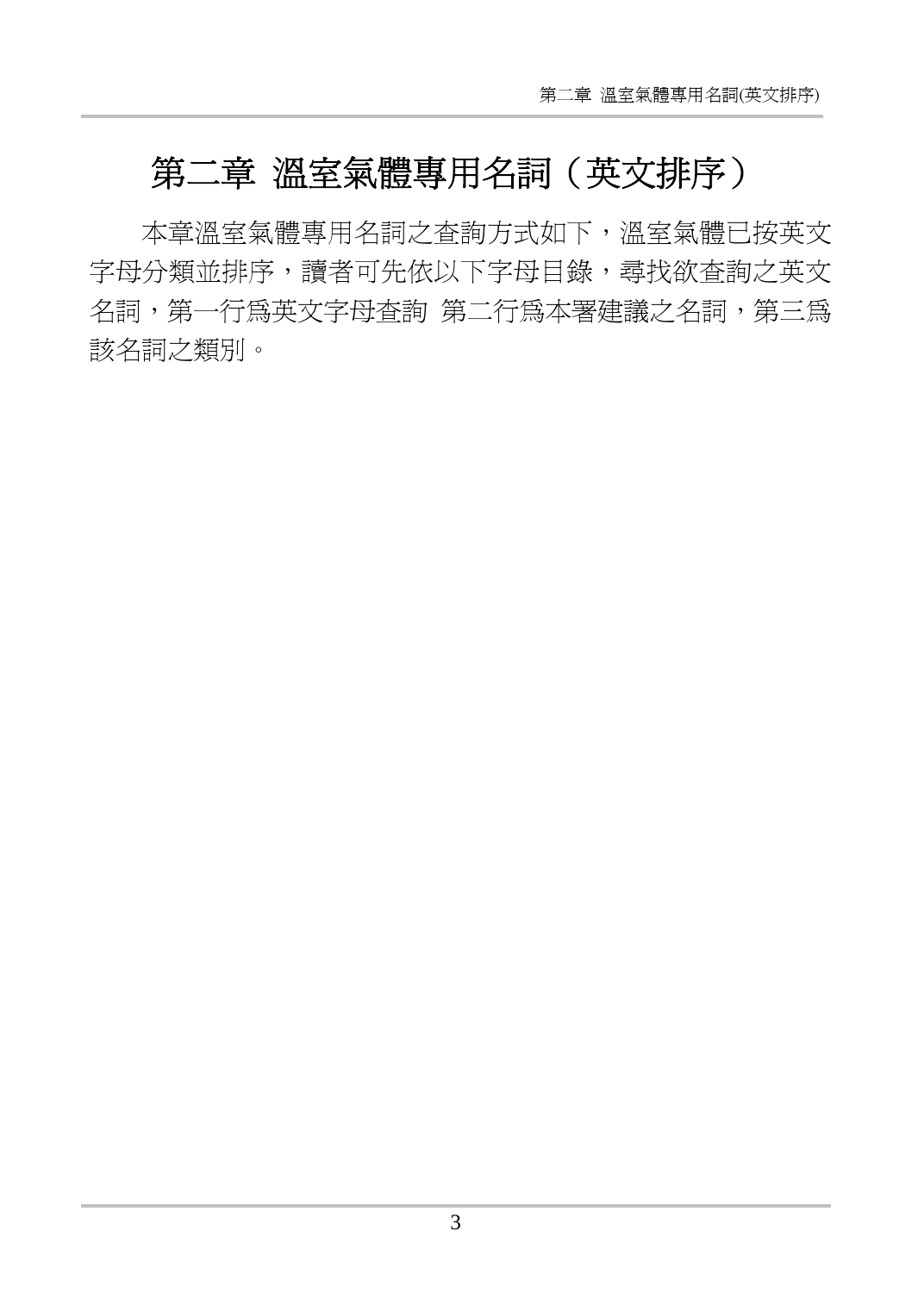# 表 2-1 溫室氣體專用名詞(英文排序)

#### $A$ :

| 英文                          | 本署建議中文用語 | 類別           |
|-----------------------------|----------|--------------|
| Accredited Independent      | 已認證獨立機構  | 公約(JI)       |
| Entities (AIEs)             |          |              |
| Accuracy                    | 準確性      | 盤査登錄         |
| Adaptation                  | 調適       | 公約(一般)       |
| Additionality               | 外加性      | 公約(CDM)      |
| Afforestation/Reforestation | 造林與再造林   | 公約(ETS)      |
| (A/R)                       |          |              |
| Annex 1 countries           | 附件一國家    | 公約(一般)       |
| Applicant entity(AE)        | 申請機構     | 公約(CDM)      |
| <b>Assigned Amount Unit</b> | 配額單位     | 公約(一般)       |
| (AAU)                       |          |              |
| Audit                       | 稽核       | 公約(國家<br>清冊) |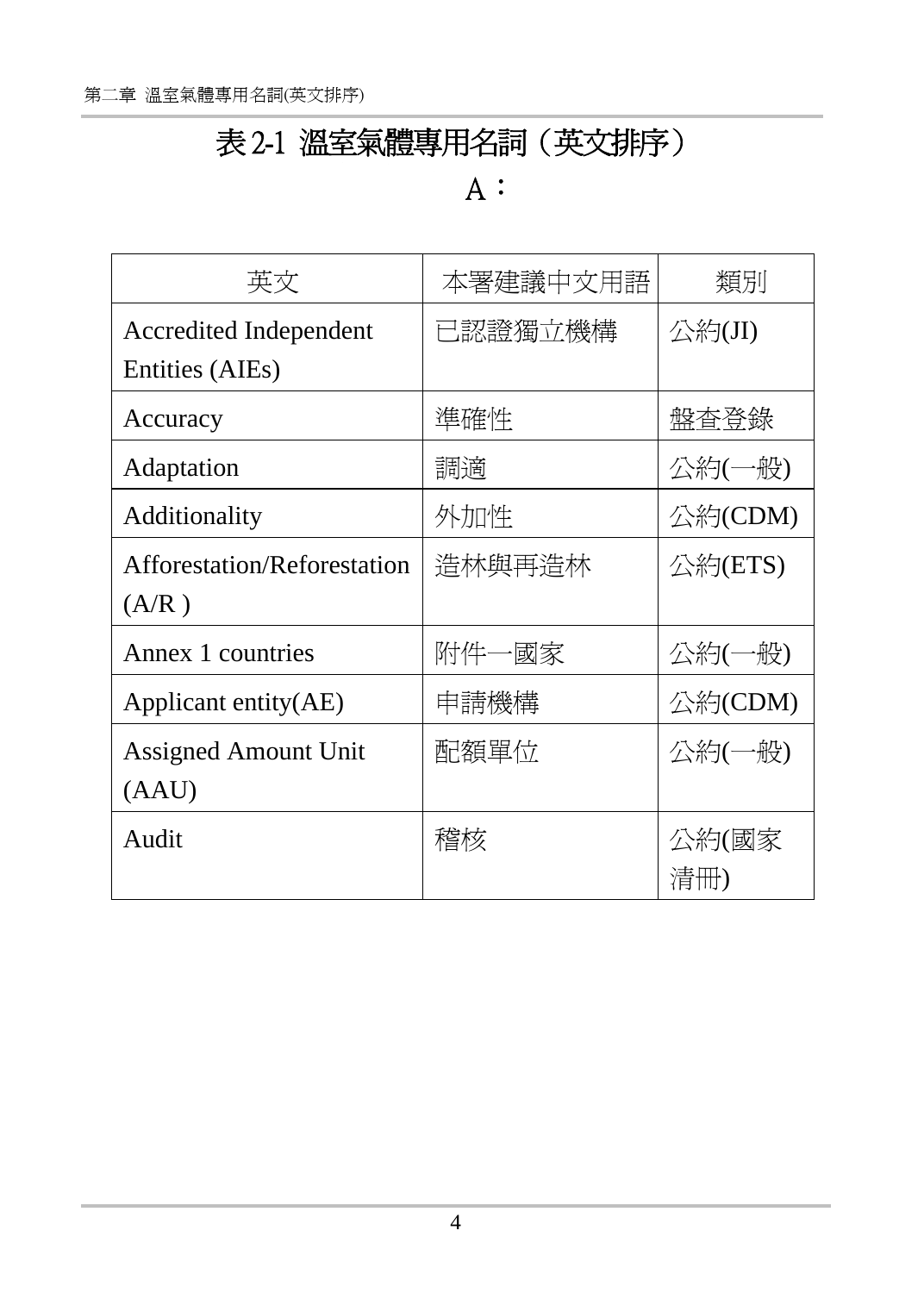B:

| 英文                       | 本署建議中文用語 | 類別     |
|--------------------------|----------|--------|
| Base year                | 基準年      | 盤査登錄   |
| <b>Baseline</b>          | 基線       | 其他     |
| Baseline scenario        | 基線情境     | 其他     |
| Best available           | 最佳可行技術   | 其他     |
| technology               |          |        |
| <b>Biofuels</b>          | 生質燃料     | 盤査登錄   |
| <b>Business As Usual</b> | 基線情境     | 公約(JI) |
| (BAU)                    |          |        |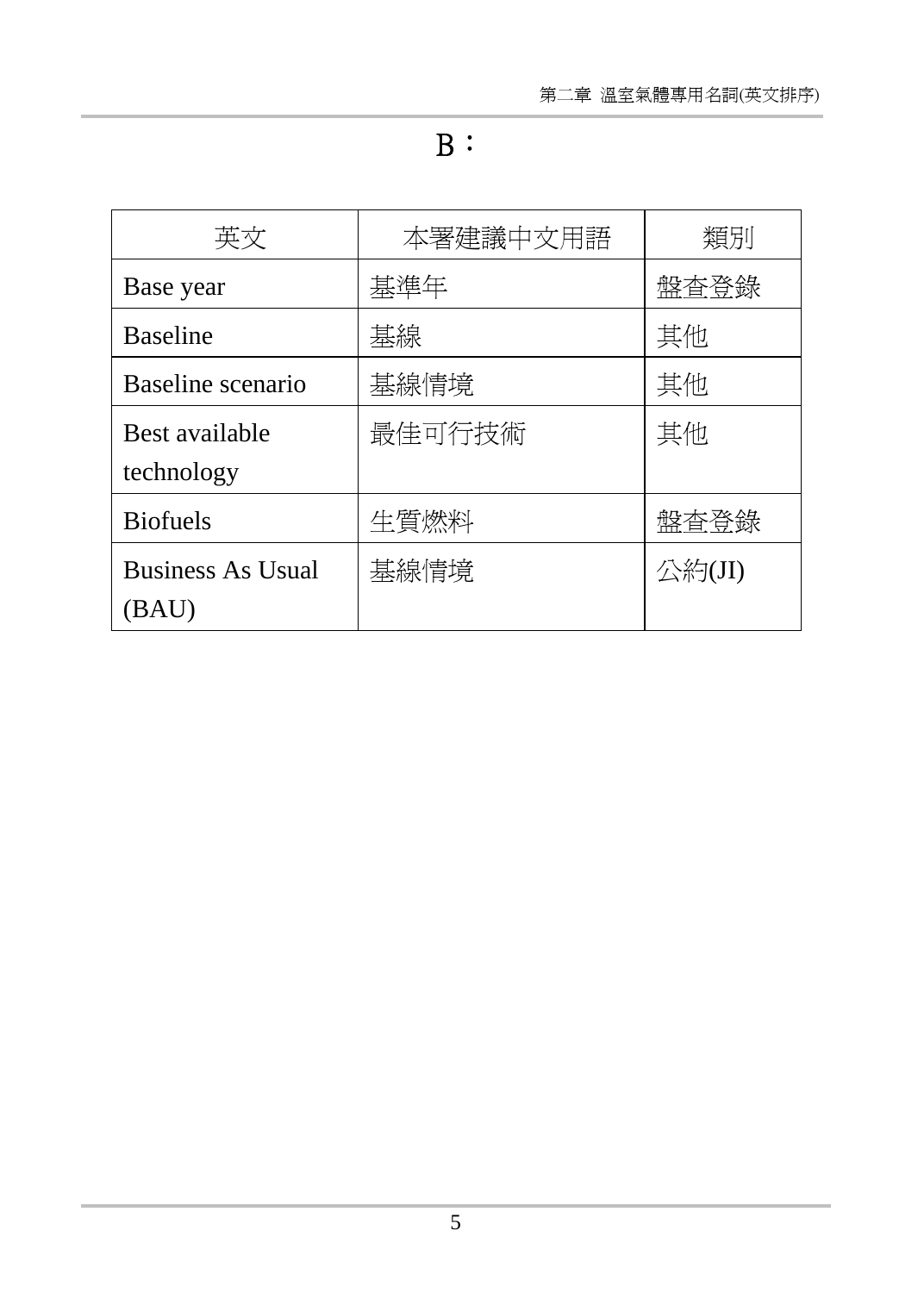# C:

| 英文                         | 本署建議中文用語  | 類別      |
|----------------------------|-----------|---------|
| Cap and trade              | 總量管制與排放交易 | 公約(ETS) |
| Carbon Capture &           | 碳捕集及封存    | 其他      |
| Storage (CCS)              |           |         |
| Carbon dioxide             | 二氧化碳當量    | 盤杳登錄    |
| equivalent (CO2e)          |           |         |
| <b>CDM Executive Board</b> | 清潔發展機制執行委 | 公約(CDM) |
| (EB)                       | 員會        |         |
| Certified emissions        | 已驗證減量額度   | 公約(CDM) |
| reductions (CERs)          |           |         |
| Clarification request      | 澄清要求      | 公約(ETS) |
| CL)                        |           |         |
| <b>Clean Development</b>   | 清潔發展機制    | 公約(一般)  |
| Mechanism (CDM)            |           |         |
| Completeness               | 完整性       | 盤杳登錄    |
| Conservativeness           | 保守性       | 盤杳登錄    |
| Consistency                | ·致性       | 盤杳登錄    |
| <b>Corrective Action</b>   | 矯正措施要求    | 公約(CDM) |
| Request (CAR)              |           |         |
| Credit                     | 減量額度      | 公約(ETS) |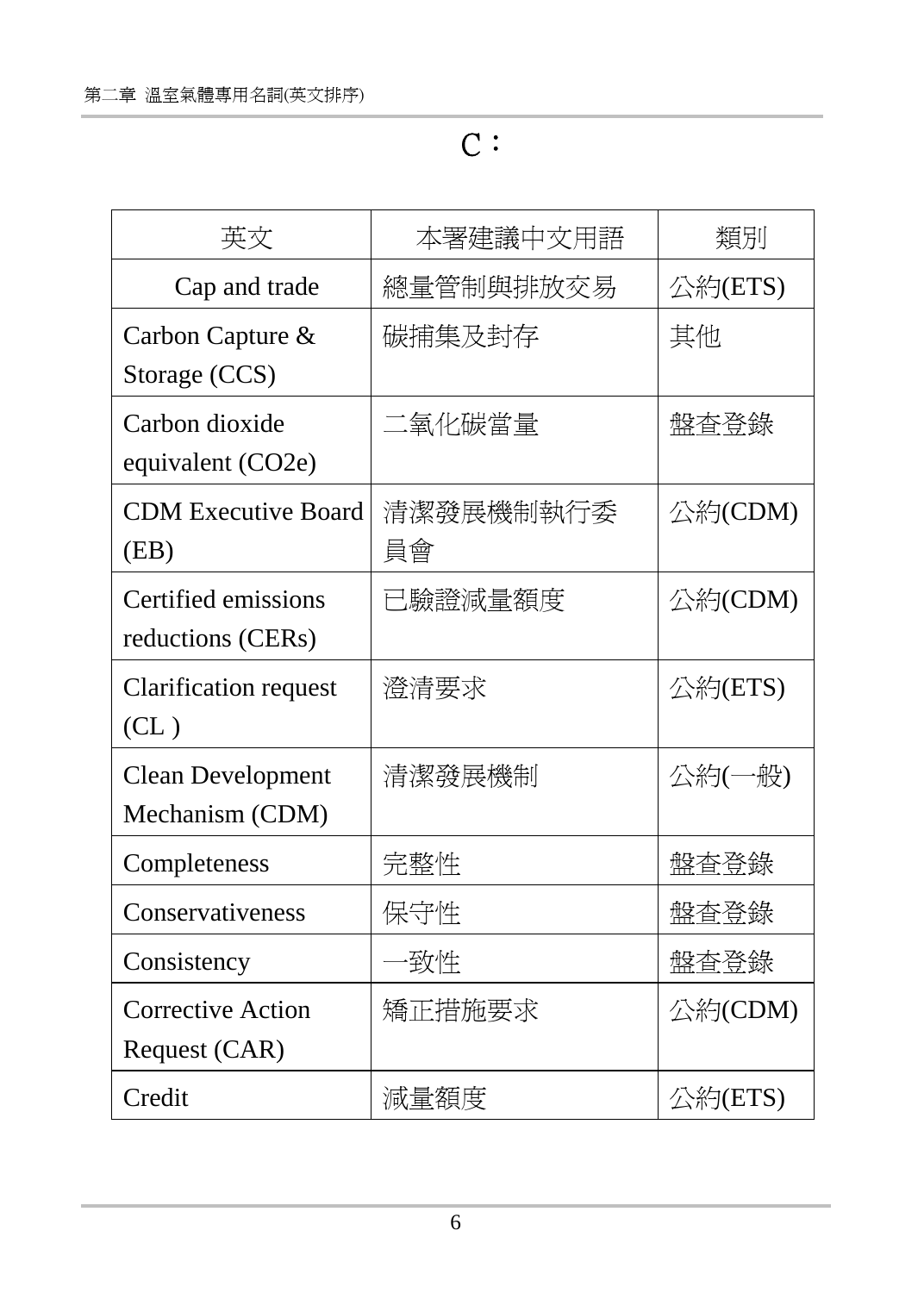### D:

| 英文                                              | 本署建議中文用語           | 類別      |
|-------------------------------------------------|--------------------|---------|
| <b>Designated National</b><br>Authorities (DNA) | 指定國家機構             | 公約(CDM) |
| <b>Designated Operational</b><br>Entity (DOE)   | 指定作業機構             | 公約(CDM) |
| Direct greenhouse gas<br>emission (Scope 1)     | 直接排放溫室氣體<br>(範疇 1) | 盤杳登錄    |
| Directed actions                                | 控管措施               | 盤杏谷綠    |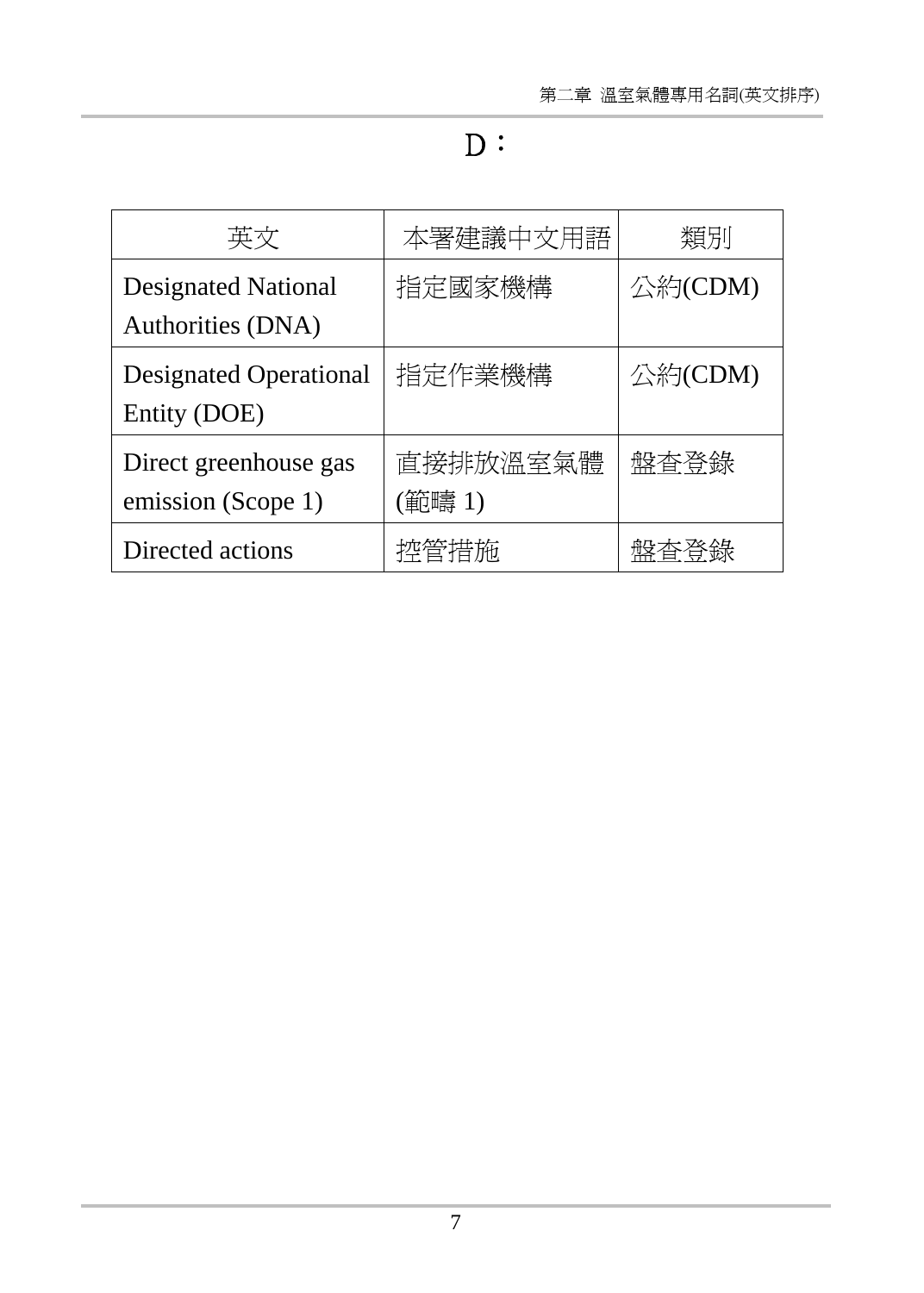E:

| 英文                            | 本署建議中文用語   | 類別      |
|-------------------------------|------------|---------|
| Early action                  | 先期行動       | 其他      |
| <b>Emission allowance</b>     | 排放額度       | 公約(ETS) |
| <b>Emission Reduction</b>     | 排放減量單位     | 公約(JI)  |
| Unit (ERU)                    |            |         |
| Energy indirect               | 間接能源排放溫室氣體 | 盤杳登錄    |
| Greenhouse gas                | (範疇 2)     |         |
| emission (Scope 2)            |            |         |
| Equity share                  | 股權持分       | 盤查登錄    |
| <b>Estimation uncertainty</b> | 估計不確定性     | 其他      |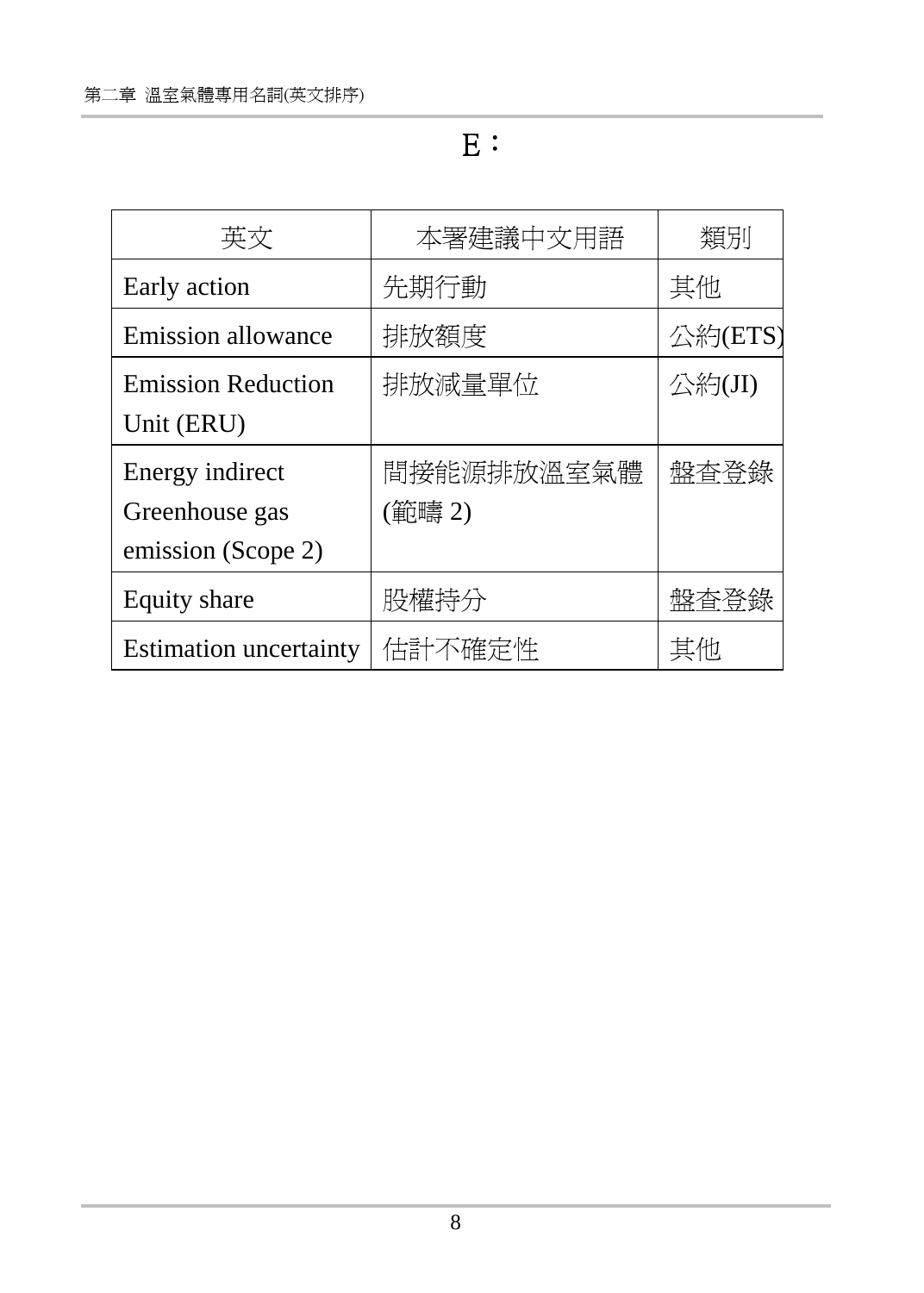F:

| 英文                            | 本署建議中文用語 | 類別      |
|-------------------------------|----------|---------|
| Facility                      | 設施       | 其他      |
| <b>Forward Action Request</b> | 後續行動要求   | 公約(CDM) |
| (FAR)                         |          |         |
| Fugitive emissions            | 逸散性排放    | 盤杳登錄    |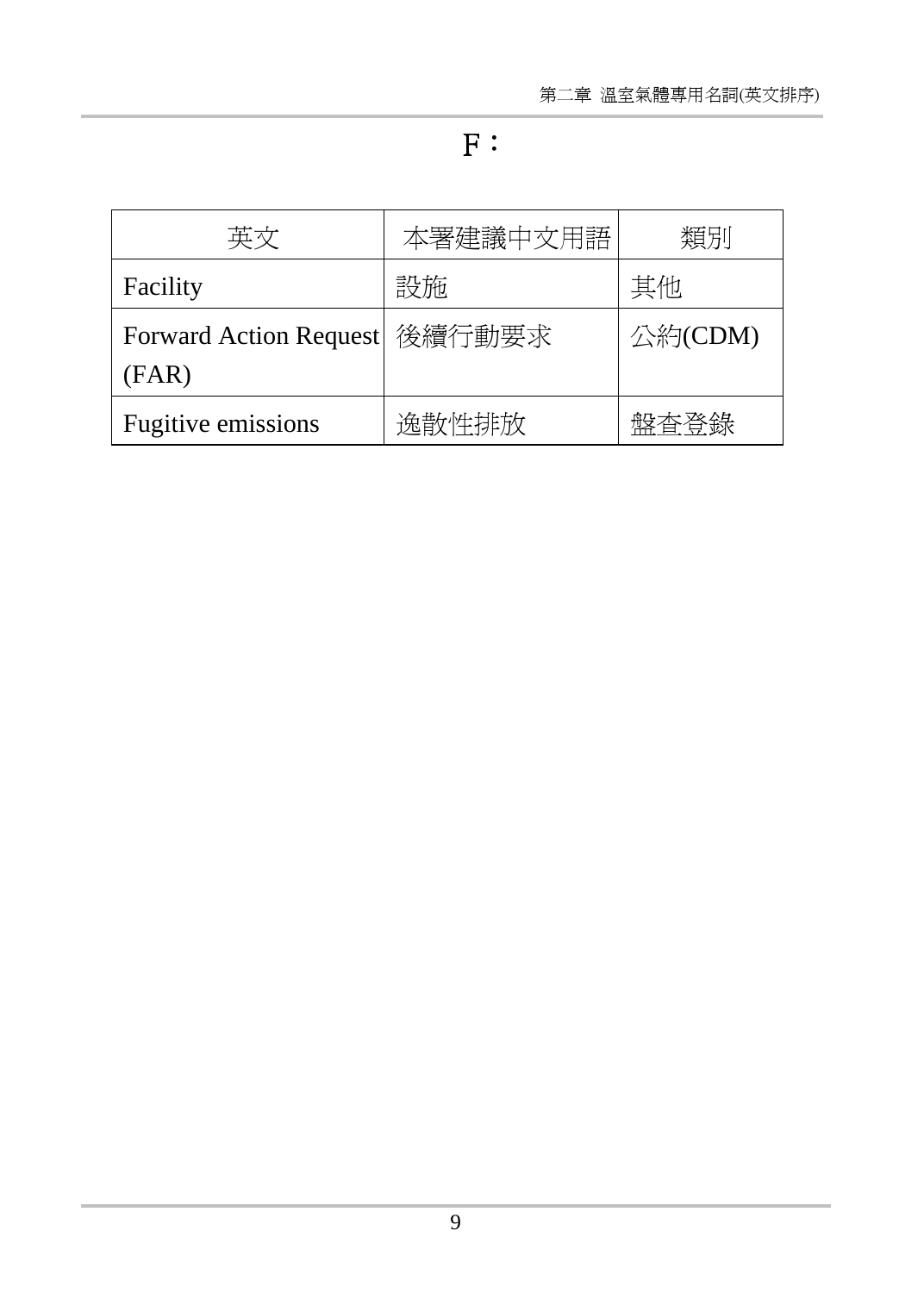G:

| 英文                                                | 本署建議中文用語        | 類別   |
|---------------------------------------------------|-----------------|------|
| <b>GHG</b> capture                                | 溫室氣體捕集          | 其他   |
| GHG project                                       | 溫室氣體專案          | 其他   |
| Global warming<br>potential, GWP                  | 全球暖化潛勢          | 盤杳登錄 |
| Greenhouse gas (GHG)                              | 溫室氣體            | 盤杳登錄 |
| Greenhouse gas activity<br>data                   | 溫室氣體活動數據        | 盤杳登錄 |
| Greenhouse gas<br>assertion                       | 溫室氣體主張          | 杳驗證  |
| Greenhouse gas<br>emission or removal<br>factor   | 溫室氣體排放或移除<br>係數 | 其他   |
| Greenhouse gas<br>emission removal<br>enhancement | 溫室氣體移除增量        | 其他   |
| Greenhouse gas<br>emissions                       | 溫室氣體排放(量)       | 盤杳登錄 |
| Greenhouse gas<br>information system              | 溫室氣體資訊系統        | 盤杳登錄 |
| Greenhouse gas                                    | 溫室氣體清冊          | 盤杳登錄 |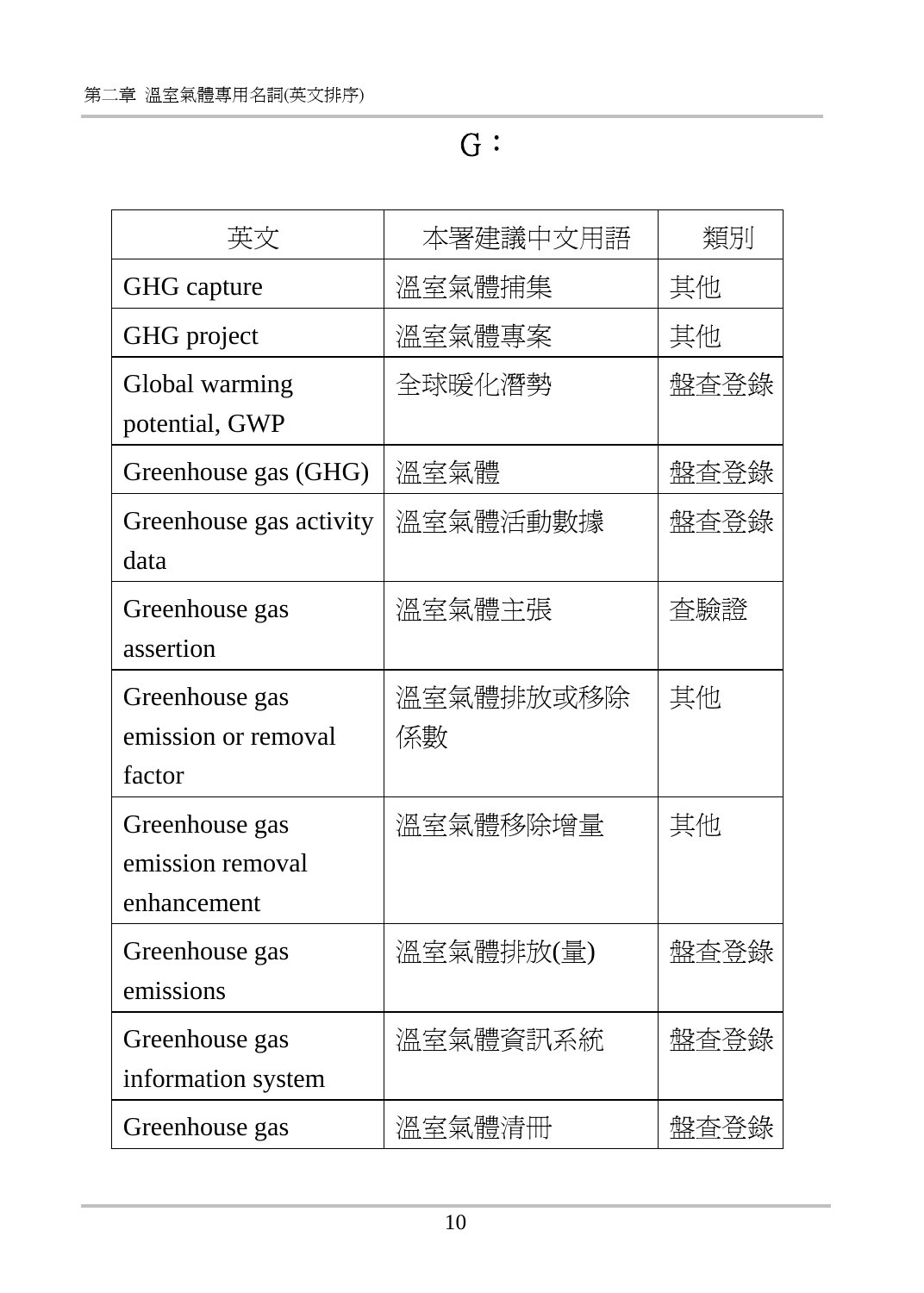| 英文                          | 本署建議中文用語  | 類別   |
|-----------------------------|-----------|------|
| inventory                   |           |      |
| Greenhouse gas<br>programme | 溫室氣體方案    | 其他   |
| Greenhouse gas removal      | 溫室氣體移除(量) | 其他   |
| Greenhouse gas<br>reservoir | 溫室氣體庫     | 盤查登錄 |
| Greenhouse gas sink         | 溫室氣體匯     | 盤杳登錄 |
| Greenhouse gas source       | 溫室氣體源     | 盤杳登錄 |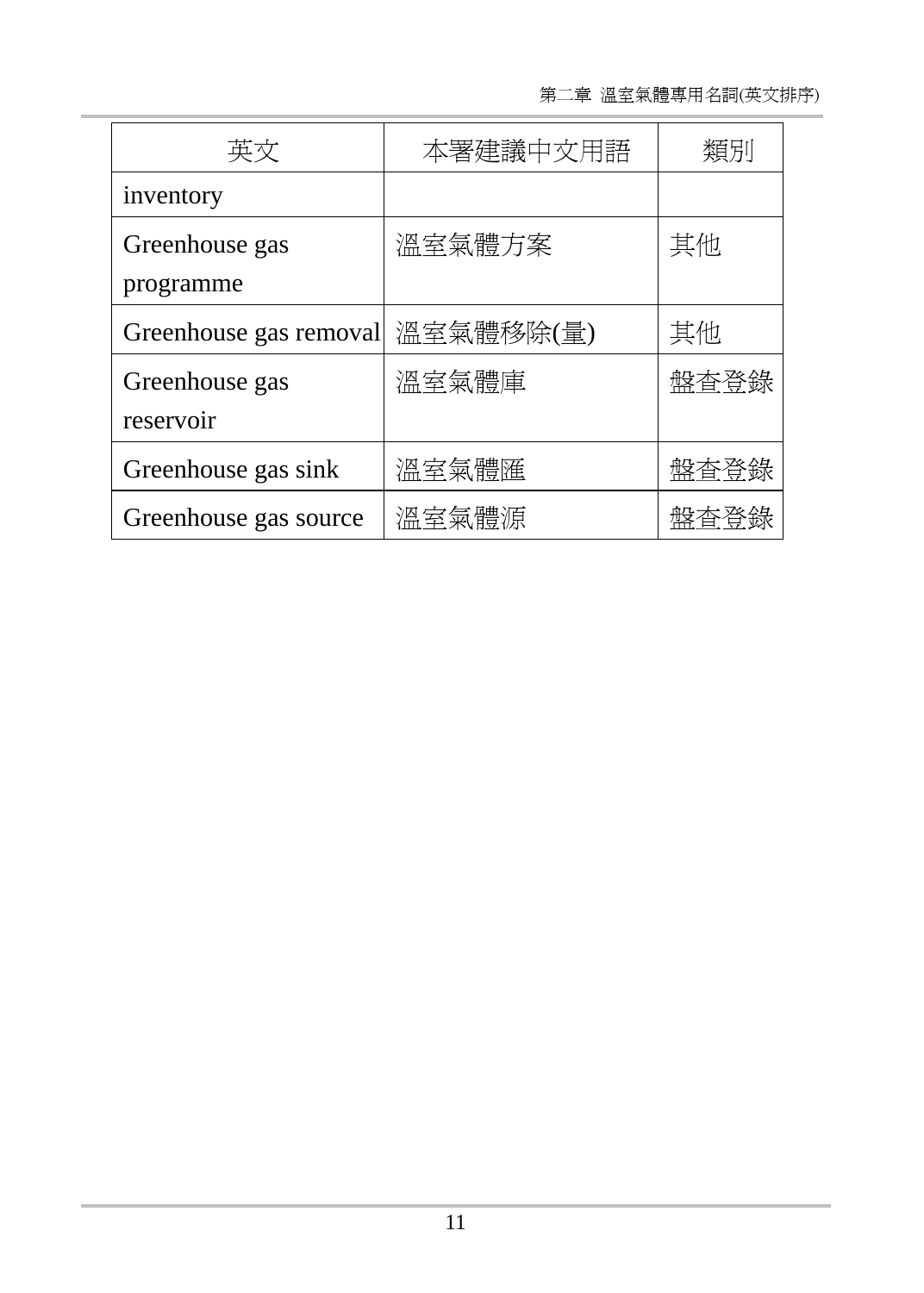I:

| 英文                    | 本署建議中文用語  | 類別       |
|-----------------------|-----------|----------|
| Intended user         | 預期使用者     | 盤査登錄     |
| Intensity ratios      | 密集度比值     | 其他       |
| Intensity target      | 密集度目標     | 其他       |
| Intergovernmental     | 政府間氣候變遷專家 | 公約(一     |
| Panel on Climate      | 小組        | 般)       |
| Change (IPCC)         |           |          |
| International         | 國際交易誌     | 公約       |
| Transaction Log (ITL) |           | $($ ETS) |
| Inventory             | 般杏        | 盤杳登錄     |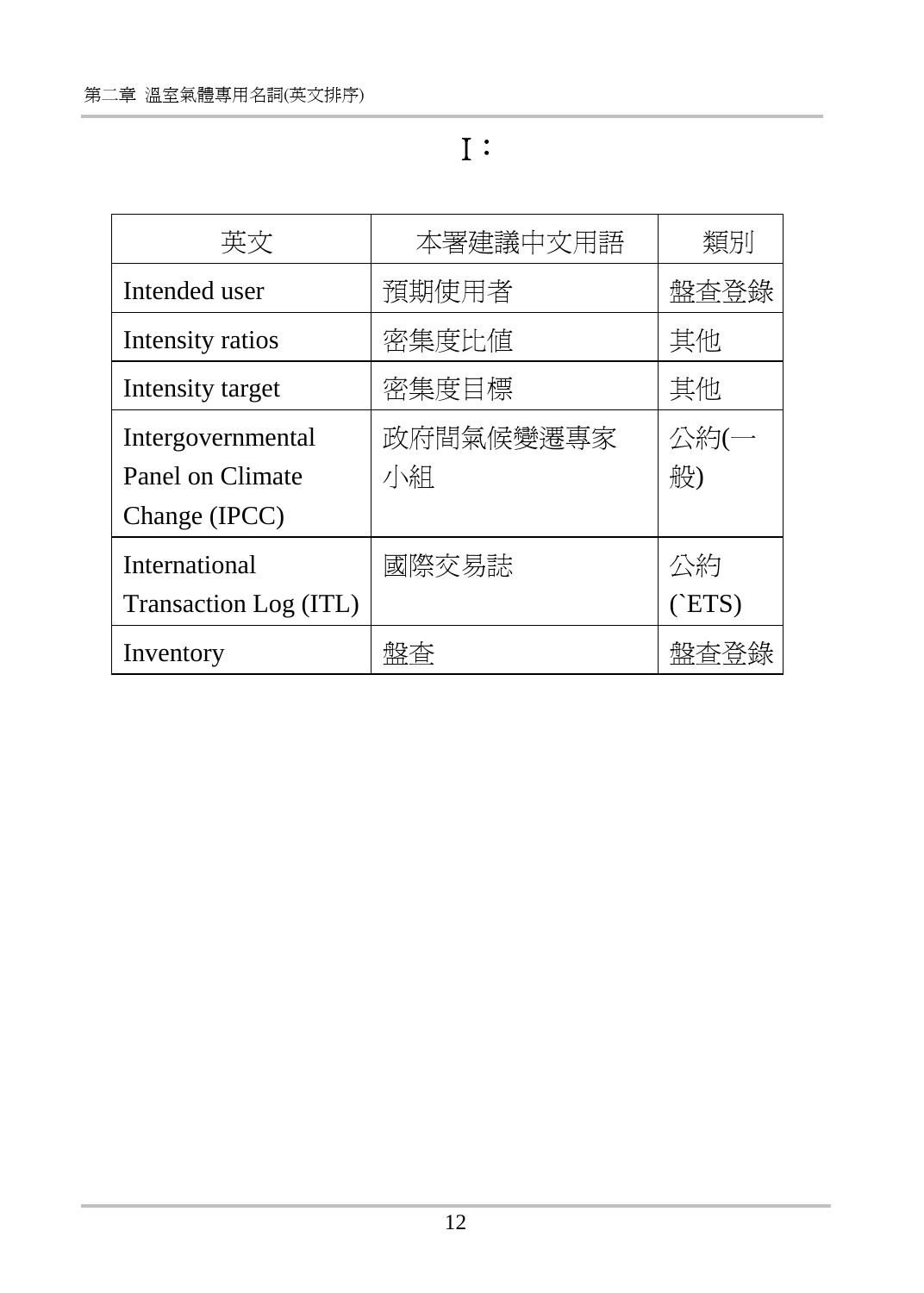#### J:

|                      | 本署建議中文用語 | 相当     |
|----------------------|----------|--------|
| Joint Implementation | 共同履行(履約) | 公約(JI) |
|                      |          |        |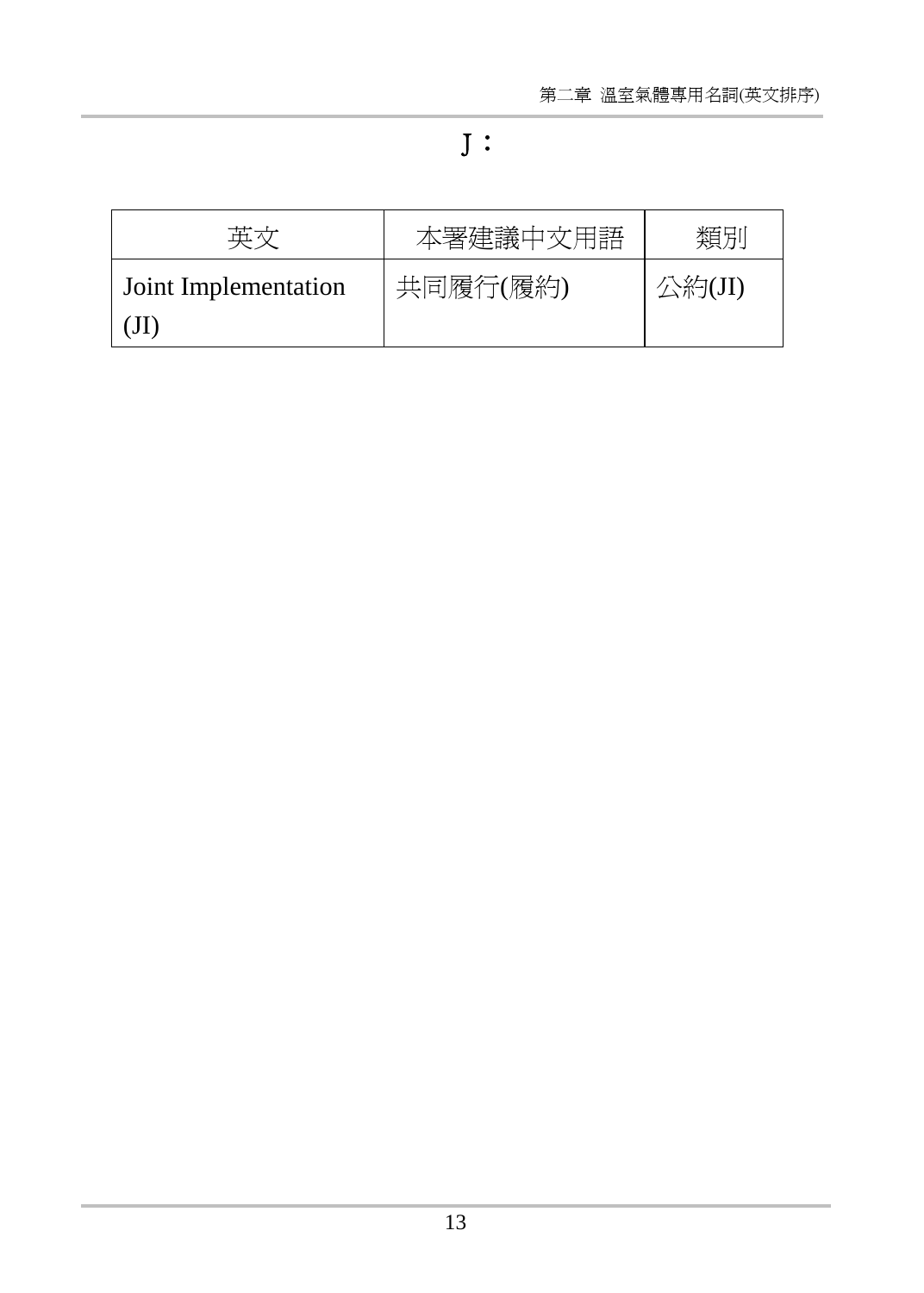$K:$ 

| 英文             | 本署建議中文用語 | 類別     |
|----------------|----------|--------|
| Kyoto Protocol | 京都議定書    | 公約(一般) |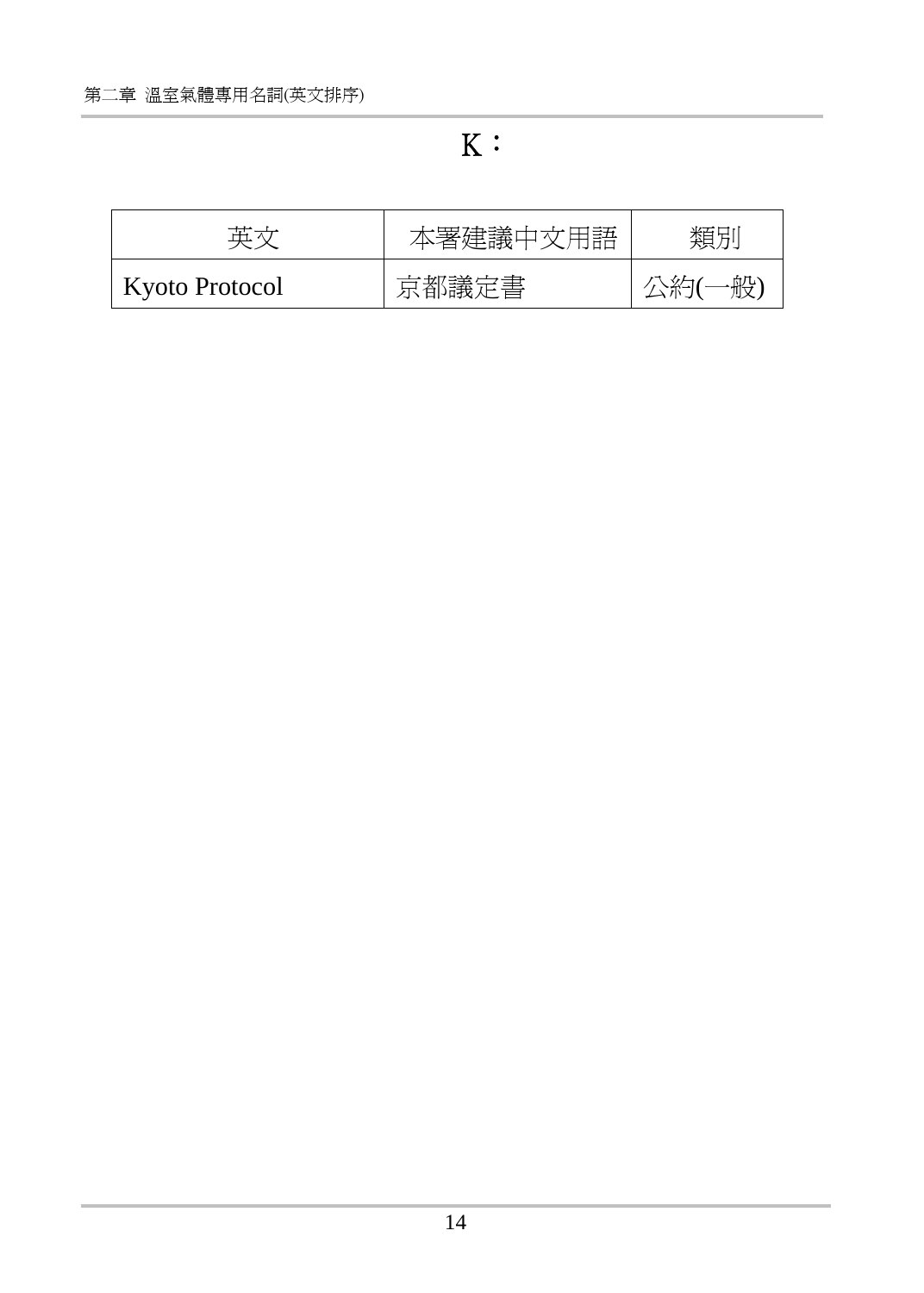# L:

| 英文                                                       | 本署建議中文用語           | 類別      |
|----------------------------------------------------------|--------------------|---------|
| Land use and land use<br>change and forestry<br>(LULUCF) | 土地利用、土地利用<br>變化及森林 | 公約(一般)  |
| Letter of Approval<br>(LoA)                              | 核准函                | 公約(CDM) |
| Level of assurance                                       | 保證等級               | 杳驗證     |
| Limited level of<br>assurance                            | 有限保證等級             | 杳驗證     |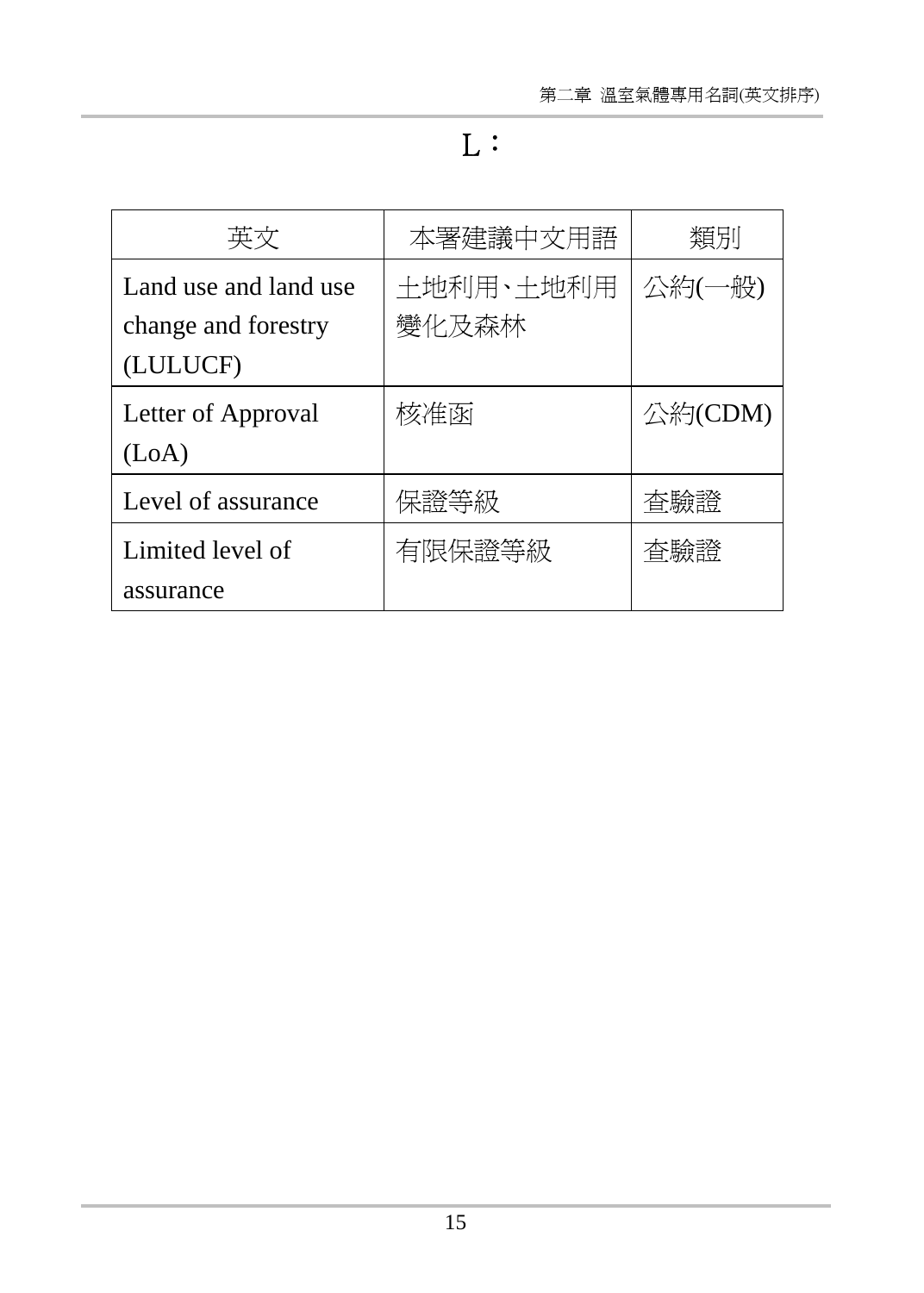#### M:

| 本署建議中文用語 | 類別      |
|----------|---------|
| 實質差異     | 査驗證     |
| 實質性      | 査驗證     |
| 實質性門檻    | 杳驗證     |
| 減量方法     | 公約(CDM) |
| 減緩       | 其他      |
| 多邊承認協議   | 其他      |
|          |         |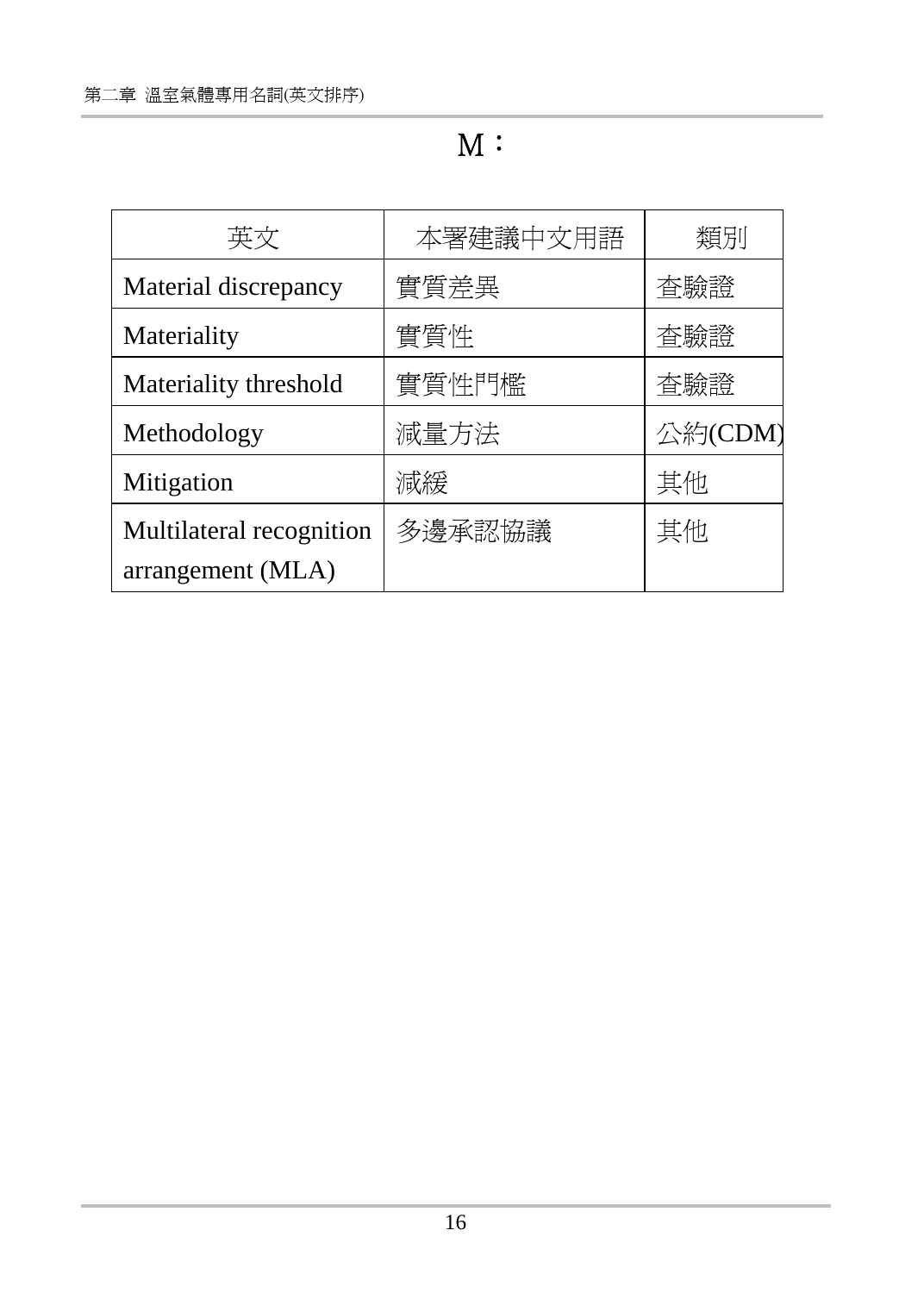#### N:

| 英文                        | 本署建議中文用語 | 類別     |
|---------------------------|----------|--------|
| National                  | 國家通訊     | 公約(一般) |
| communications            |          |        |
| <b>National Inventory</b> | 國家清冊報告   | 公約(國家清 |
| Report (NIR)              |          | 冊)     |
| Nationally                | 國家適當減緩行動 | 公約(一般) |
| appropriate               |          |        |
| mitigation actions        |          |        |
| (NAMA <sub>s</sub> )      |          |        |
| Non-Annex 1               | 非附件一國家   | 公約(一般) |
| countries                 |          |        |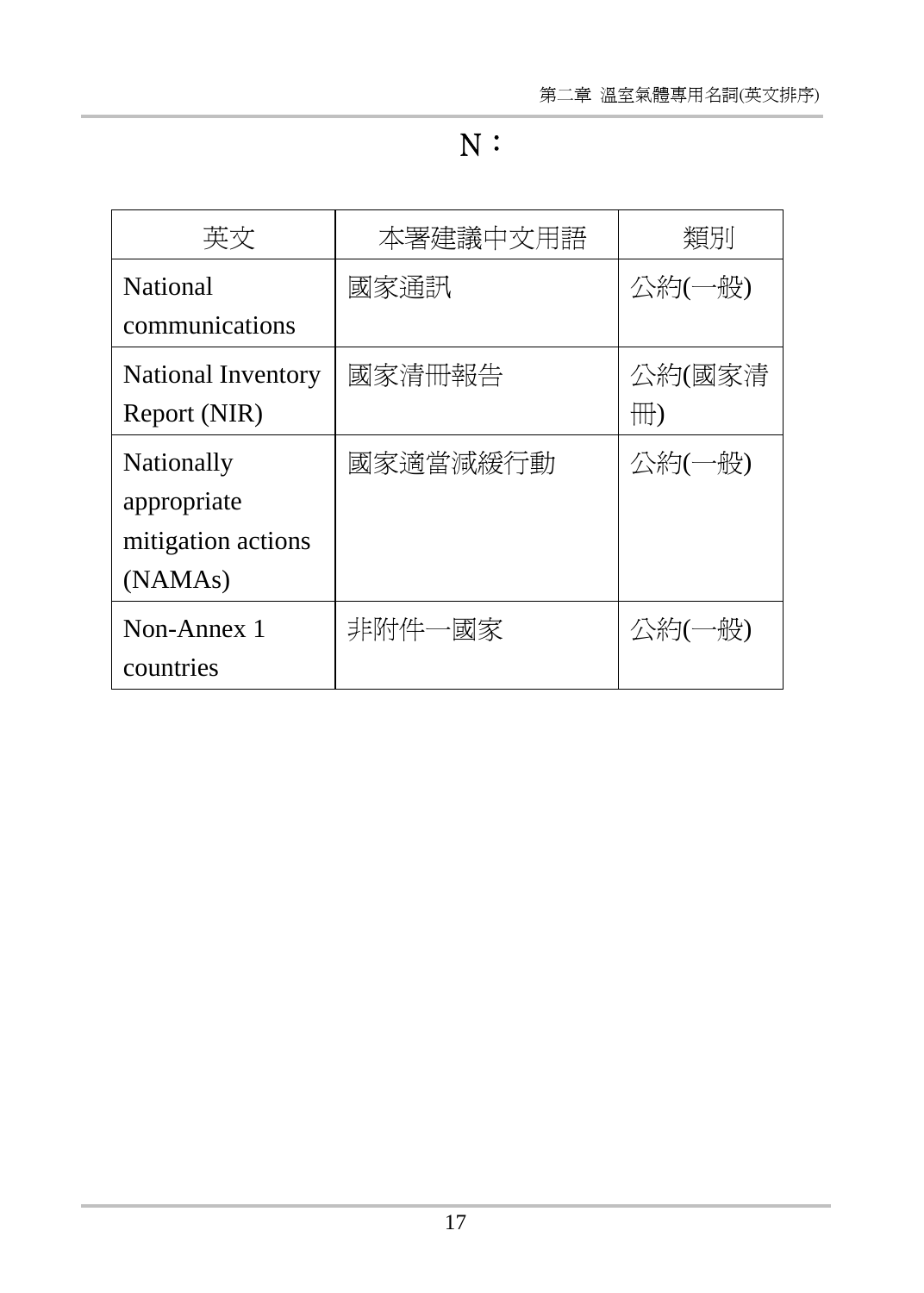# O:

| 英文                        | 本署建議中文用語  | 類別   |
|---------------------------|-----------|------|
| Offset                    | 抵換(量)     | 其他   |
| Operational boundary      | 營運邊界      | 盤杳登錄 |
| Organizational boundary   | 組織邊界      | 盤杳登錄 |
| Other indirect greenhouse | 其他間接排放溫室氣 | 盤杳登錄 |
| gas emission (Scope 3)    | 體(範疇 3)   |      |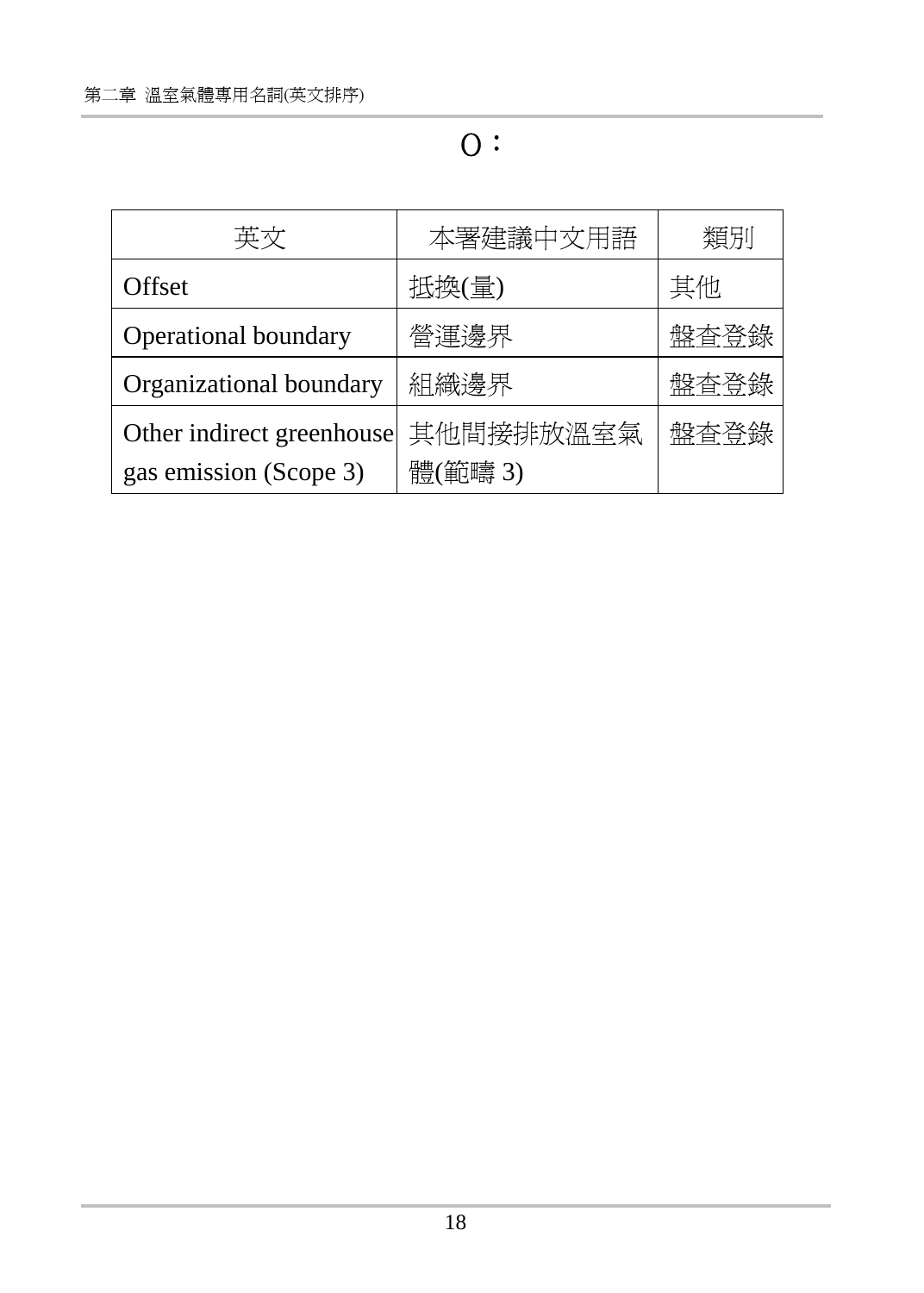#### P:

| 英文                               | 本署建議中文用語 | 類別      |
|----------------------------------|----------|---------|
| Parameter uncertainty            | 參數不確定性   | 其他      |
| Performance standard             | 效能標準     | 其他      |
| Primary effect                   | 主效應      | 其他      |
| Process emissions                | 製程排放(量)  | 盤杳登錄    |
| Project Design<br>Document (PDD) | 專案設計文件   | 公約(CDM) |
| Proponent                        | 提案者      | 其他      |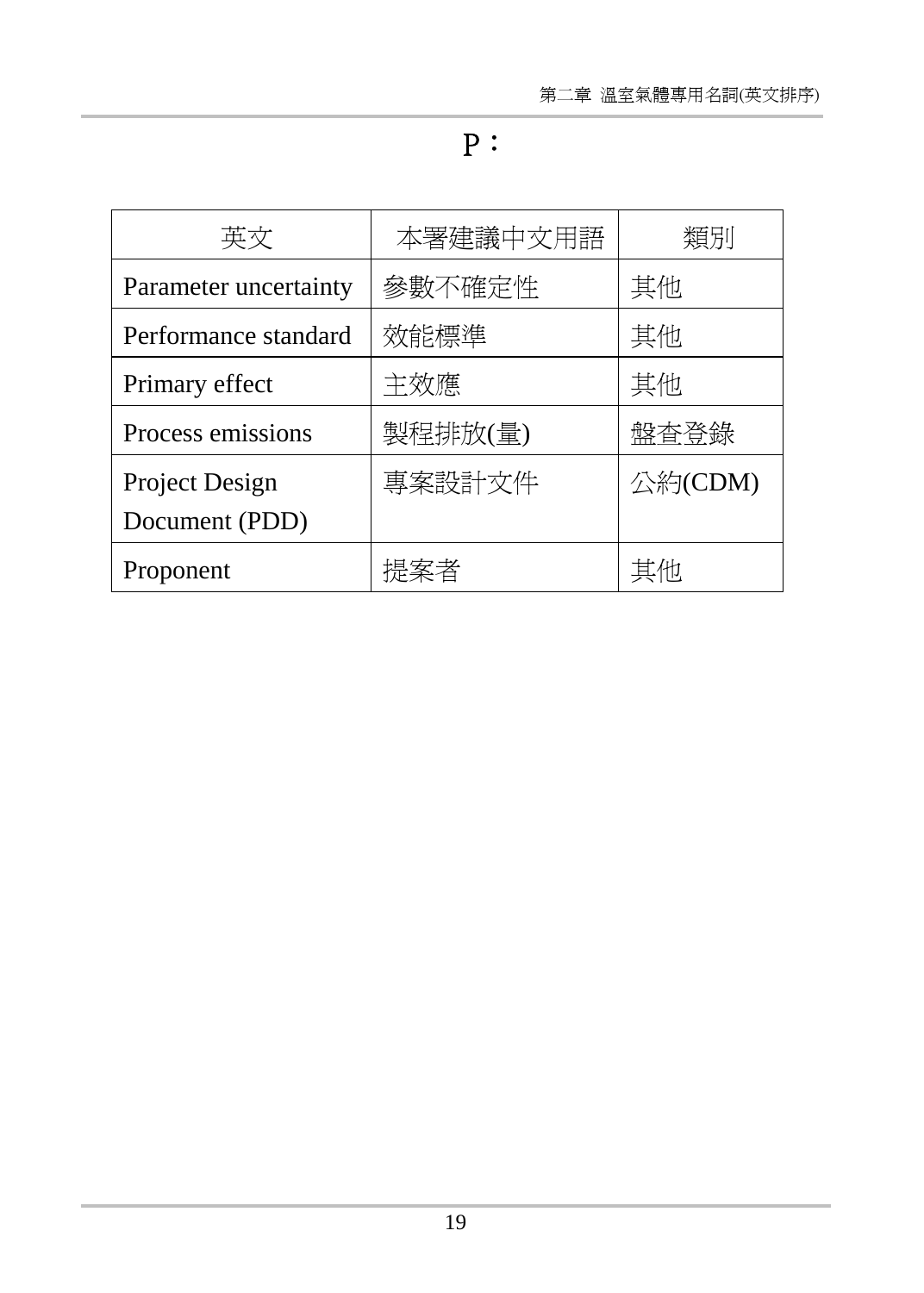$Q:$ 

|                                | 本署建議中文用語 | 公司方门 |
|--------------------------------|----------|------|
| Quantification standard   量化標準 |          |      |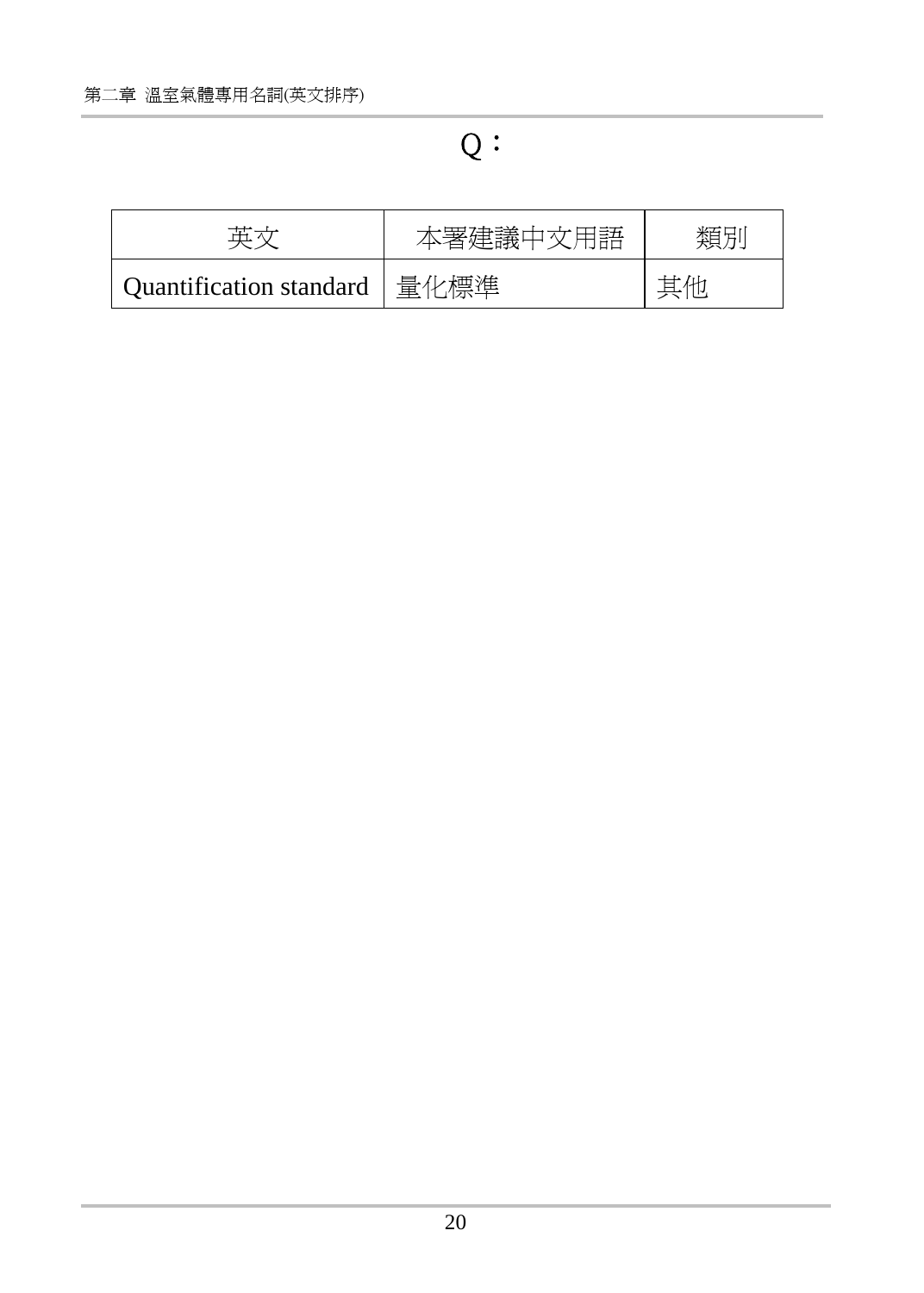# R:

| 英文                           | 本署建議中文用語  | 類別      |
|------------------------------|-----------|---------|
| Reasonable level of          | 合理保證等級    | 査驗證     |
| assurance                    |           |         |
| <b>Reduction in Emission</b> | 毀林及森林退化排放 | 公約(一般)  |
| from Deforestation and       | 溫室氣體之減量   |         |
| forest Degradation           |           |         |
| (REDD)                       |           |         |
| Registry                     | 登錄        | 盤杳登錄    |
| Relevance                    | 相關性       | 盤査登錄    |
| Removal unit (RMUs)          | 移除單位      | 公約(CDM) |
| Renewable energy             | 再生能源      | 其他      |
| Reversibility of             | 減量的可逆性    | 其他      |
| reductions                   |           |         |
| Rolling base year            | 滾動式基準年    | 盤杳登錄    |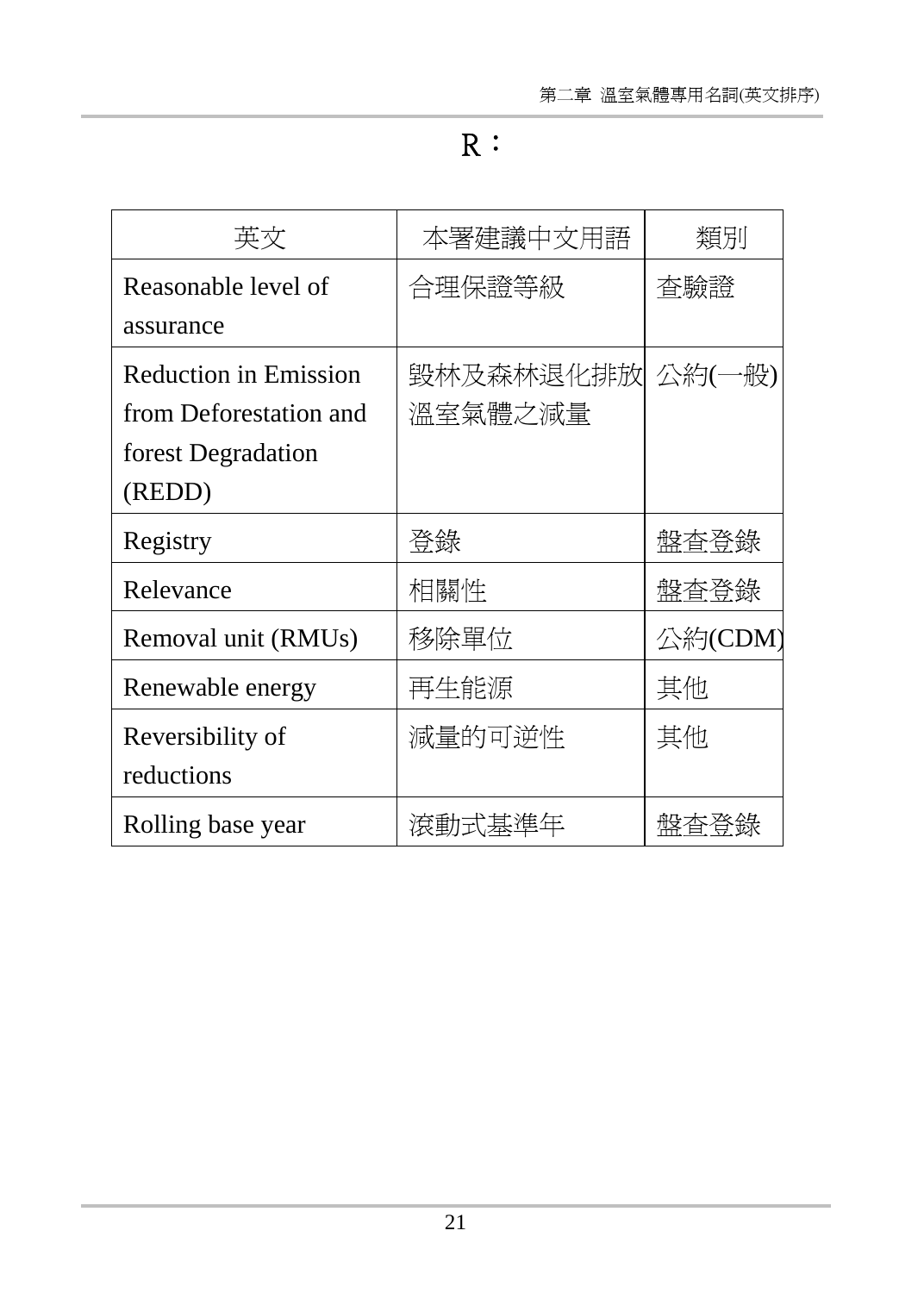S:

| 英文                          | 本署建議中文用語 | 類別     |
|-----------------------------|----------|--------|
| Scientific uncertainty      | 科學不確定性   | 其他     |
| Secondary effects           | 次效應      | 其他     |
| Sectoral approach           | 部門別處理    | 公約(一般) |
| Significance threshold      | 顯著性門檻    | 盤査登錄   |
| Stakeholder                 | 權益相關者    | 盤杳登錄   |
| Stationary combustion       | 固定燃燒     | 盤杳登錄   |
| Structural change           | 結構性變化    | 盤杳登錄   |
| Subsidiary Body for         | 附屬履行機構   | 公約(一般) |
| Implementation (SBI)        |          |        |
| Subsidiary Body for         | 附屬科技諮詢機構 | 公約(一般) |
| Scientific and              |          |        |
| <b>Technological Advice</b> |          |        |
| (SBSTA)                     |          |        |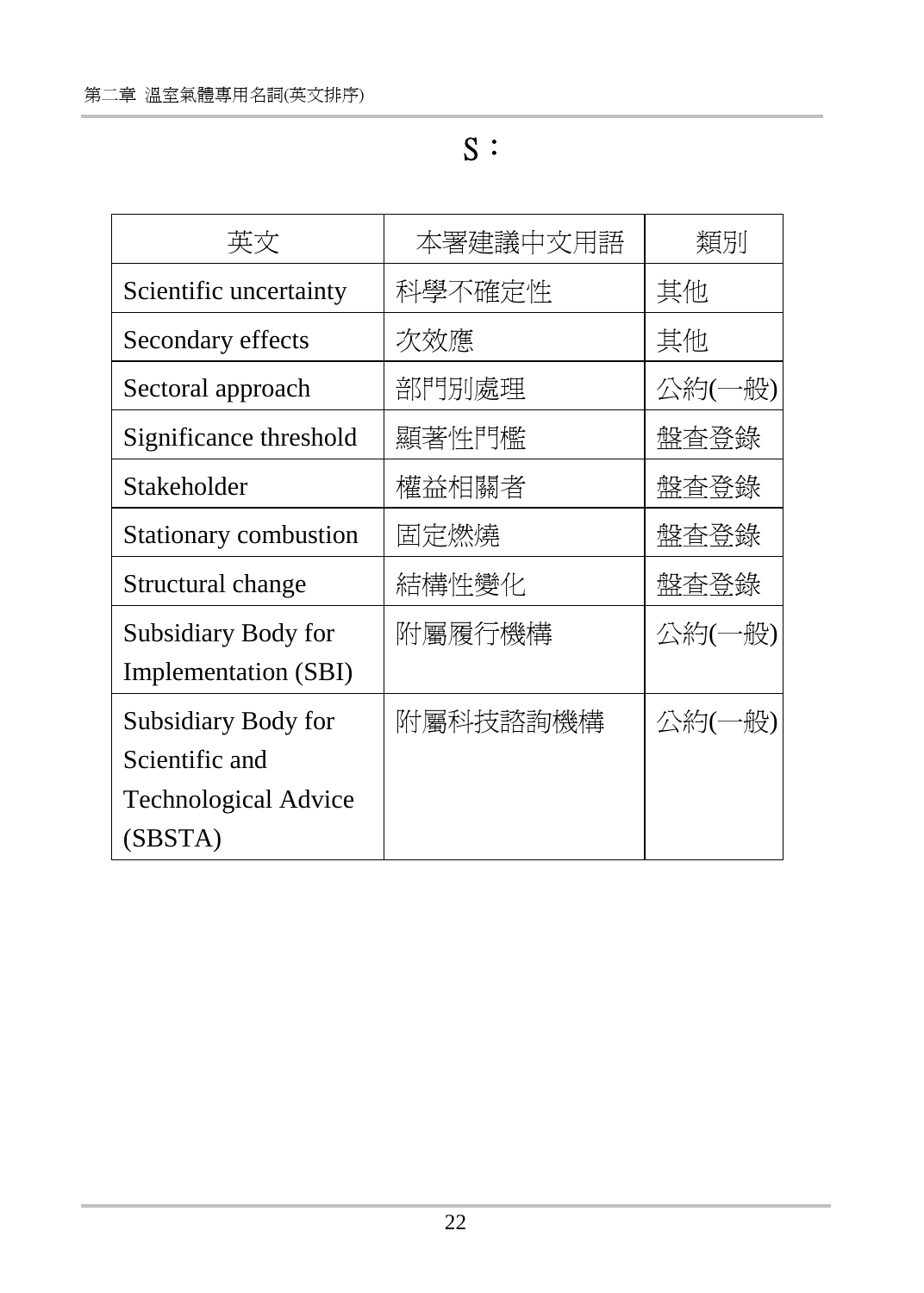#### T:

|              | 詒 | - |
|--------------|---|---|
| Transparency |   |   |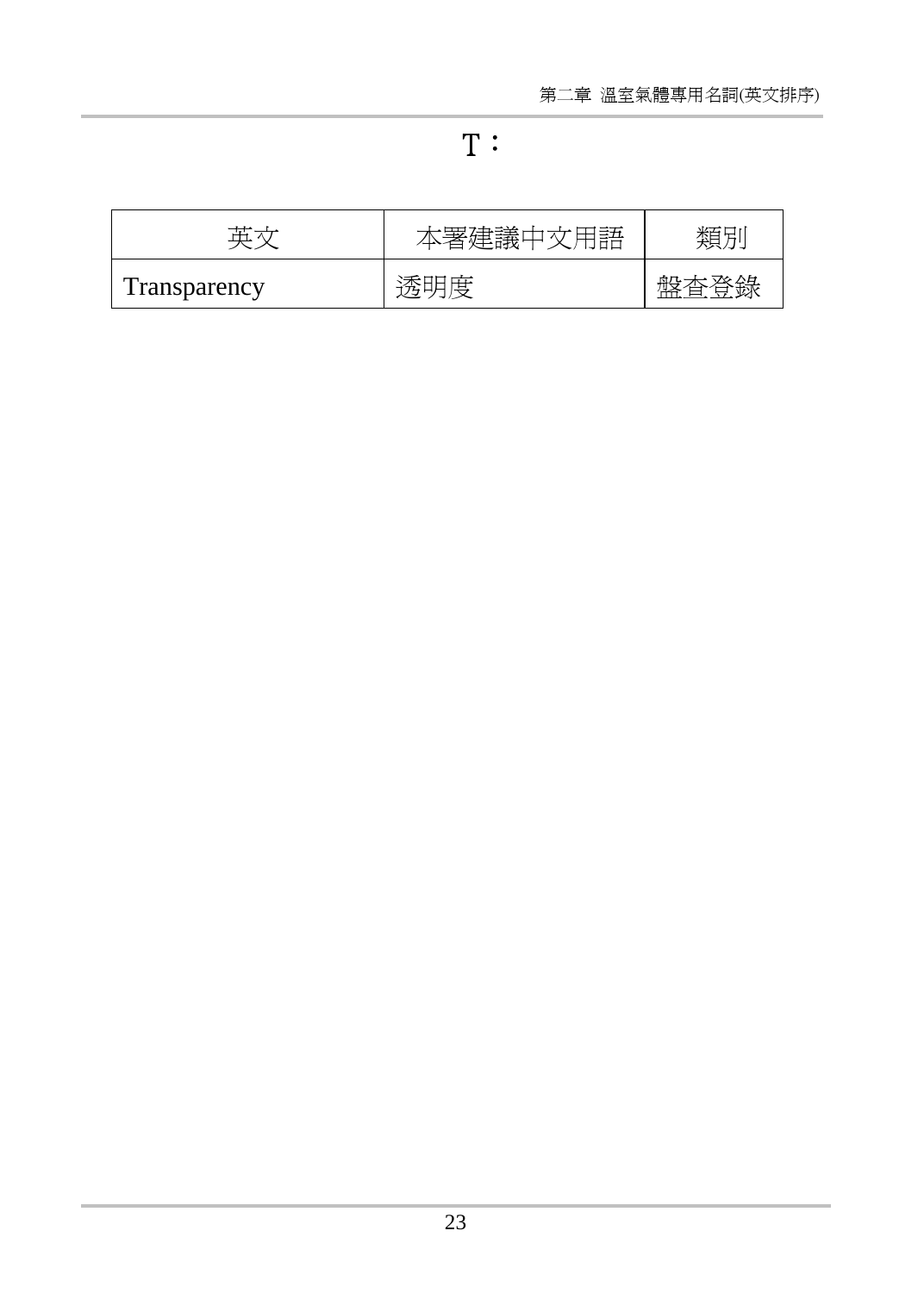#### U:

| 英文                          | 本署建議中文用語  | 雄別     |
|-----------------------------|-----------|--------|
| Uncertainty                 | 不確定性      | 其他     |
| <b>United Nations</b>       | 聯合國氣候變化綱要 | 公約(一般) |
| <b>Framework Convention</b> | 公約        |        |
| on Climate Change           |           |        |
| (UNFCCC)                    |           |        |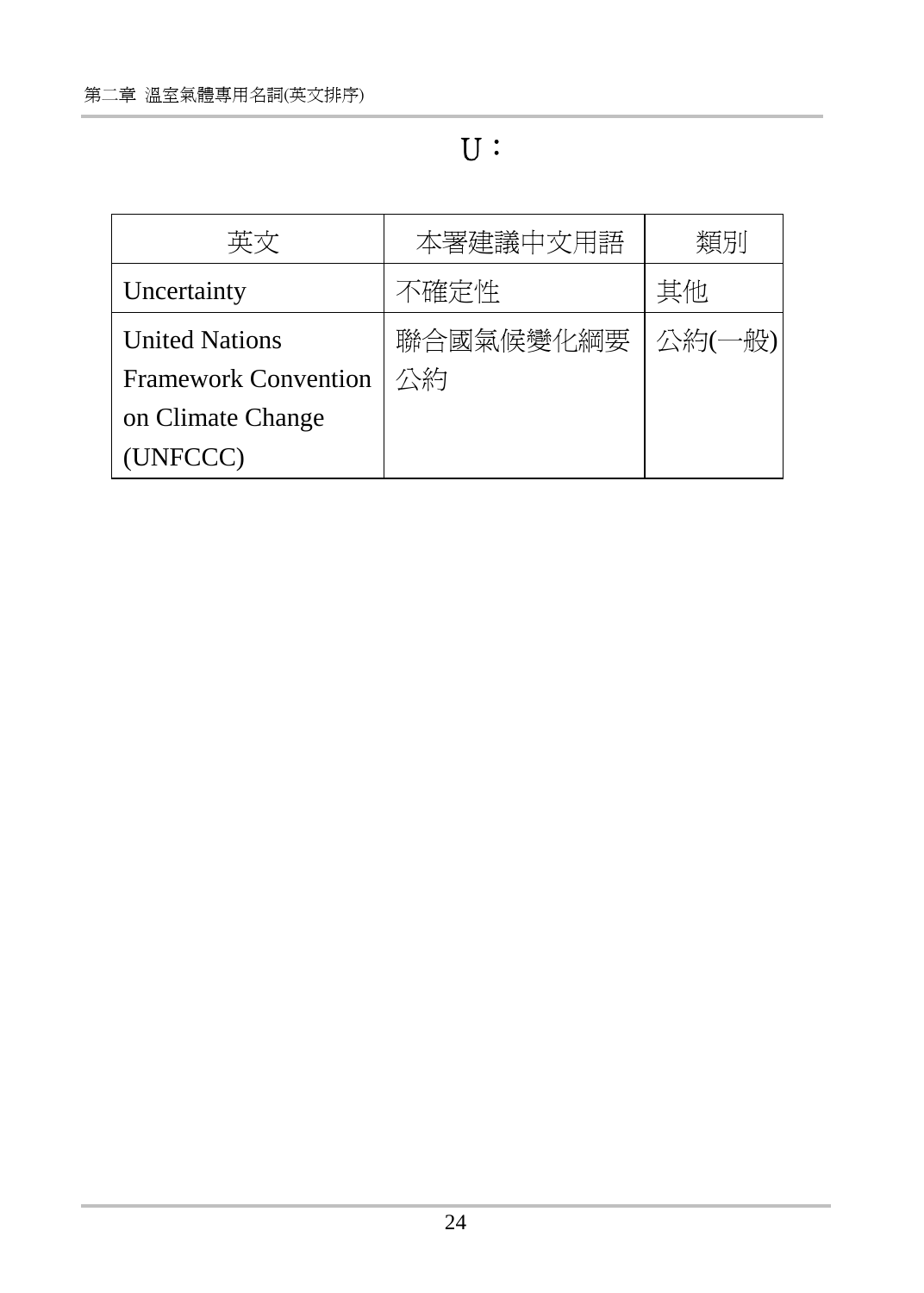#### V:

| 英文                                        | 本署建議中文用語 | 類別   |
|-------------------------------------------|----------|------|
| Validation                                | 確證       | 杳驗證  |
| Validation criteria                       | 確證準則     | 査驗證  |
| Validation statement                      | 確證聲明     | 杳驗證  |
| Validator                                 | 確證者      | 杳驗證  |
| Verification                              | 杳證       | 杳驗證  |
| Verification criteria                     | 査證準則     | 杳驗證  |
| Verification statement                    | 査證聲明     | 杳驗證  |
| Verifier                                  | 査證者      | 盤査登錄 |
| <b>Voluntary Carbon</b><br>Standard (VCS) | 自願碳標準    | 其他   |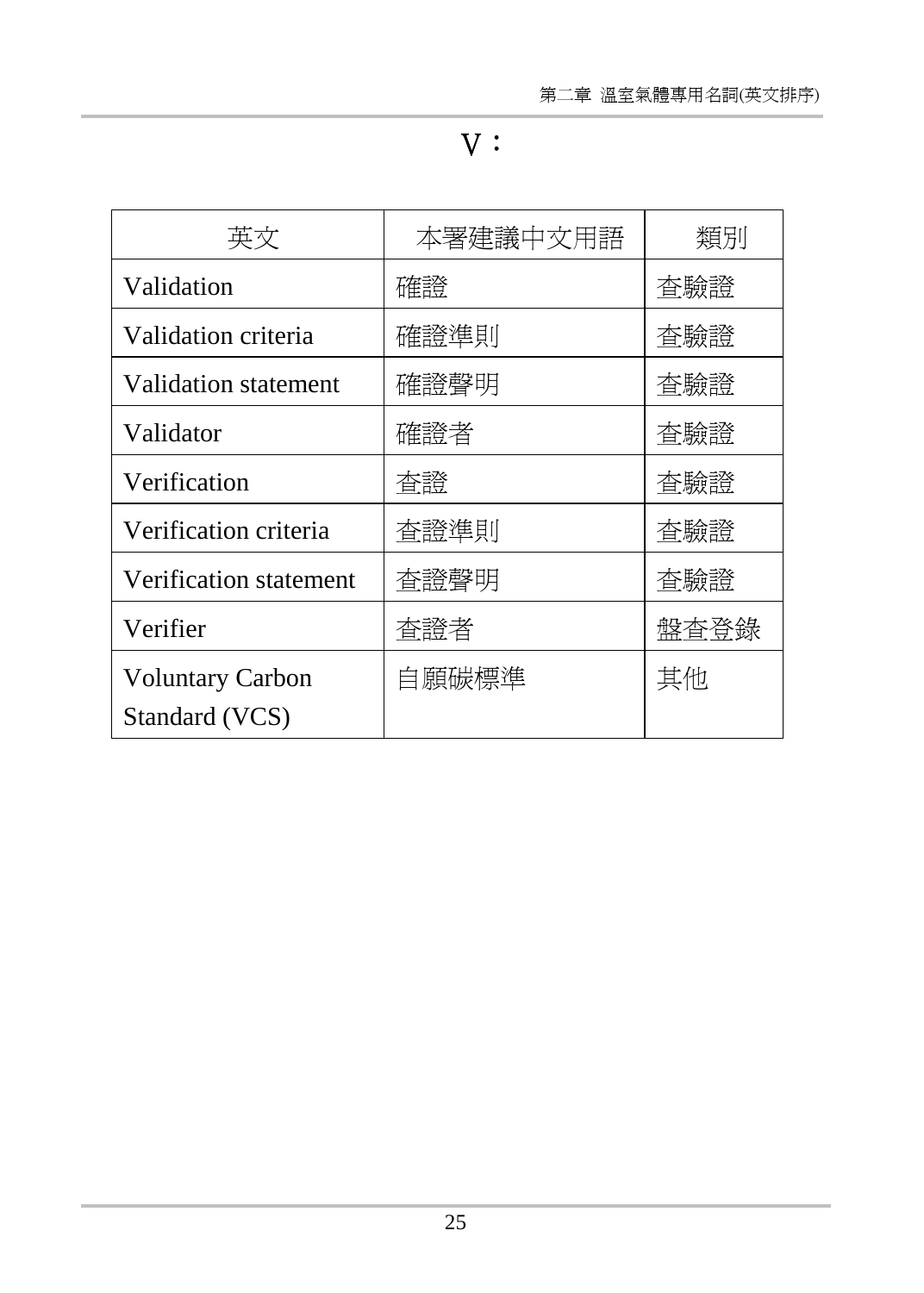# 第三章 溫室氣體專用名詞(類別排序)

本章溫室氣體專用名詞之查詢方式如下,溫室氣體已按類別 分類並排序,讀者可先依以下類別目錄,尋找欲查詢之類別名詞, 名詞已按英文字母排序,第一行為英文,第一行為建議之中文名 詞。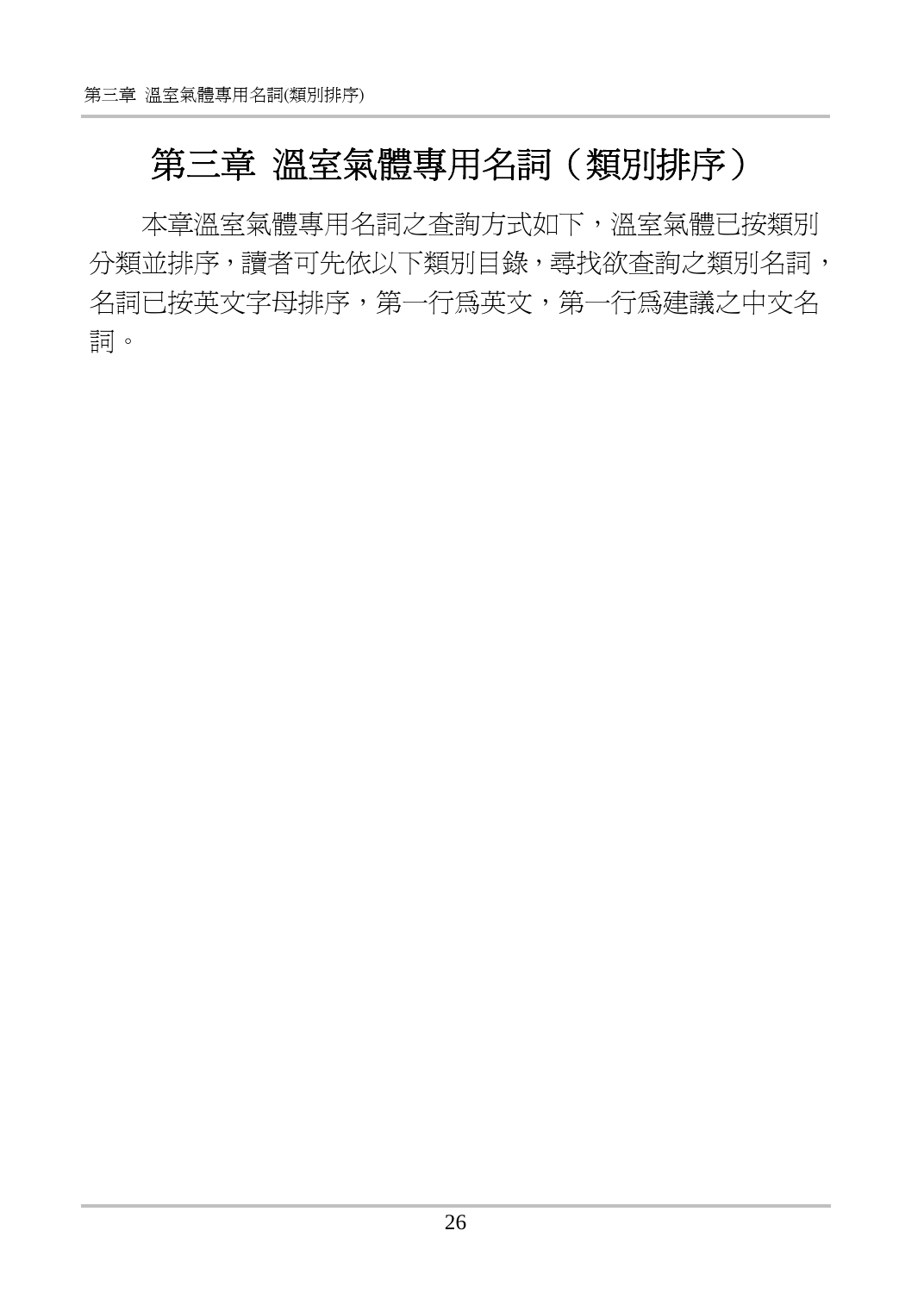# 表 3-1 溫室氣體專用名詞(類別排序) 盤查登錄:

| 英文                                | 本署建議中文用語       |
|-----------------------------------|----------------|
| Accuracy                          | 準確性            |
| Base year                         | 基準年            |
| <b>Biofuels</b>                   | 生質燃料           |
| Carbon dioxide equivalent         | 二氧化碳當量         |
| (CO2e)                            |                |
| Completeness                      | 完整性            |
| Conservativeness                  | 保守性            |
| Consistency                       | ·致性            |
| Direct greenhouse gas             | 直接排放溫室氣體(範疇 1) |
| emission (Scope 1)                |                |
| Directed actions                  | 控管措施           |
| <b>Energy indirect Greenhouse</b> | 間接能源排放溫室氣體     |
| gas emission (Scope 2)            | (範疇 2)         |
| Equity share                      | 股權持分           |
| Fugitive emissions                | 逸散性排放          |
| Global warming potential,         | 全球暖化潛勢         |
| <b>GWP</b>                        |                |
| Greenhouse gas (GHG)              | 溫室氣體           |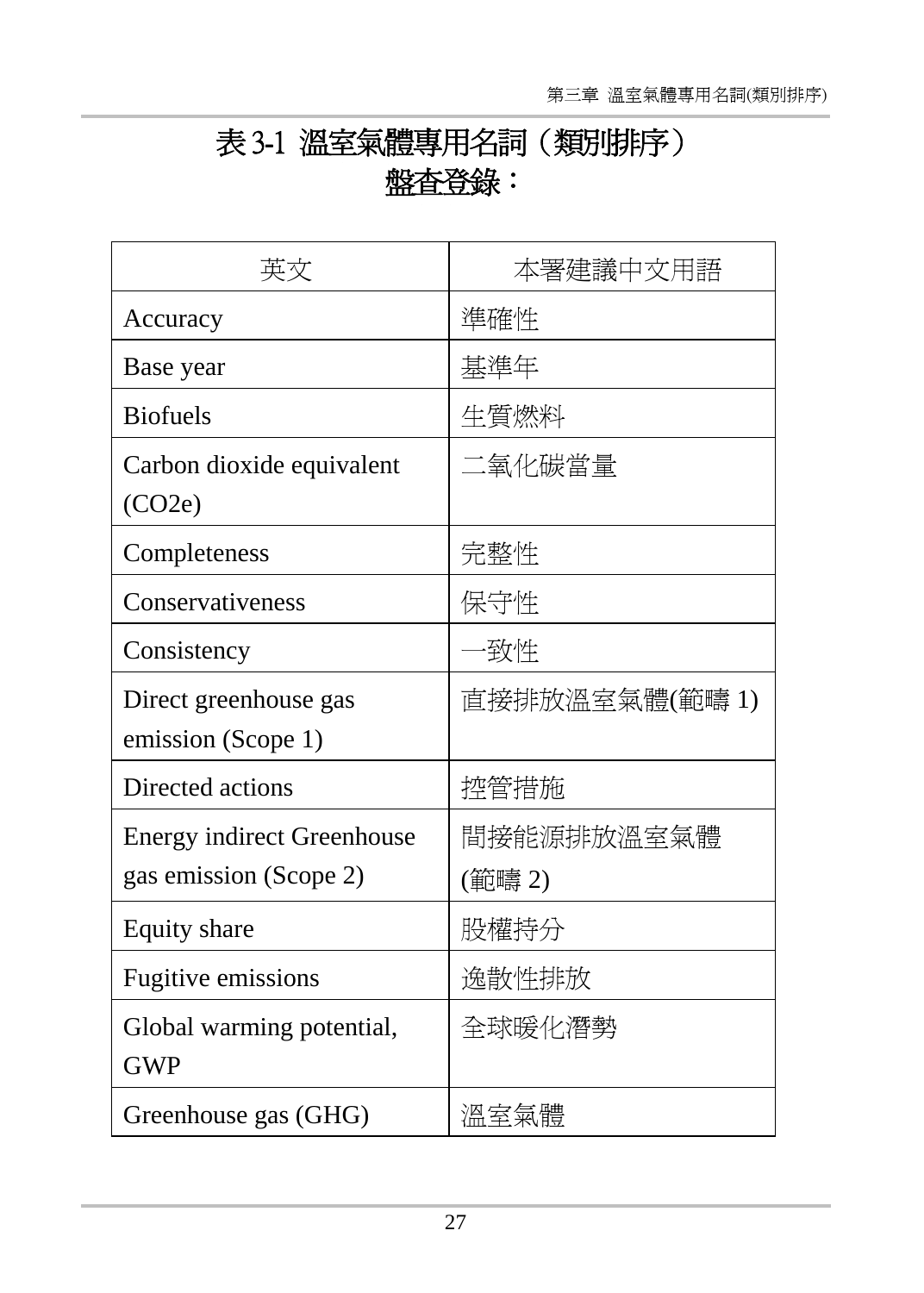| 英文                            | 本署建議中文用語   |
|-------------------------------|------------|
| Greenhouse gas activity data  | 溫室氣體活動數據   |
| Greenhouse gas emissions      | 溫室氣體排放(量)  |
| Greenhouse gas information    | 溫室氣體資訊系統   |
| system                        |            |
| Greenhouse gas inventory      | 溫室氣體清冊     |
| Greenhouse gas reservoir      | 溫室氣體庫      |
| Greenhouse gas sink           | 溫室氣體匯      |
| Greenhouse gas source         | 溫室氣體源      |
| Intended user                 | 預期使用者      |
| Inventory                     | 盤査         |
| <b>Operational boundary</b>   | 營運邊界       |
| Organizational boundary       | 組織邊界       |
| Other indirect greenhouse gas | 其他間接排放溫室氣體 |
| emission (Scope 3)            | (範疇 3)     |
| Process emissions             | 製程排放(量)    |
| Registry                      | 登錄         |
| Relevance                     | 相關性        |
| Rolling base year             | 滾動式基準年     |
| Significance threshold        | 顯著性門檻      |
| Stakeholder                   | 權益相關者      |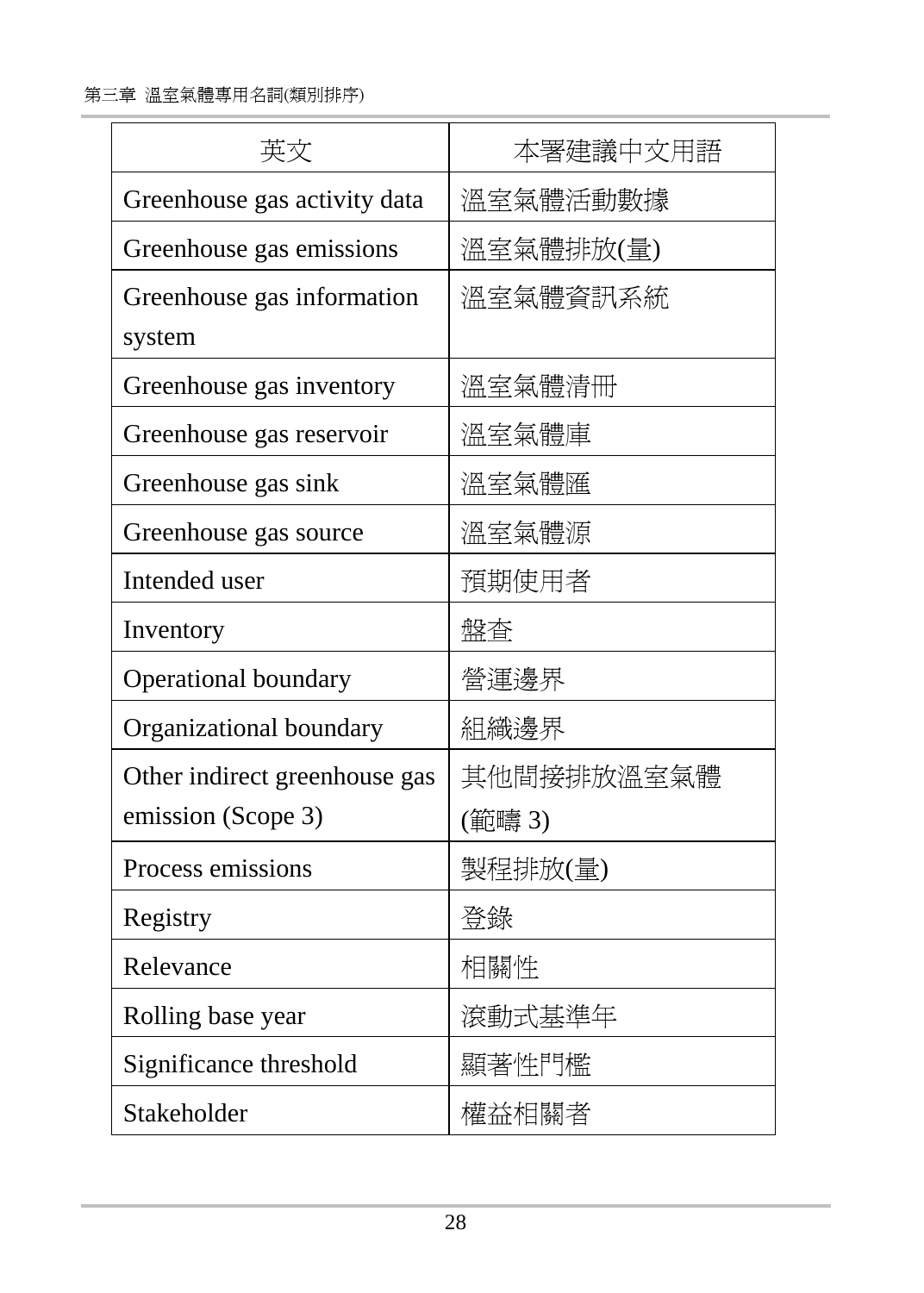| 英文                    | 本署建議中文用語 |
|-----------------------|----------|
| Stationary combustion | 固定燃燒     |
| Structural change     | 結構性變化    |
| Transparency          | 透明度      |
| Verifier              | 杳誇者      |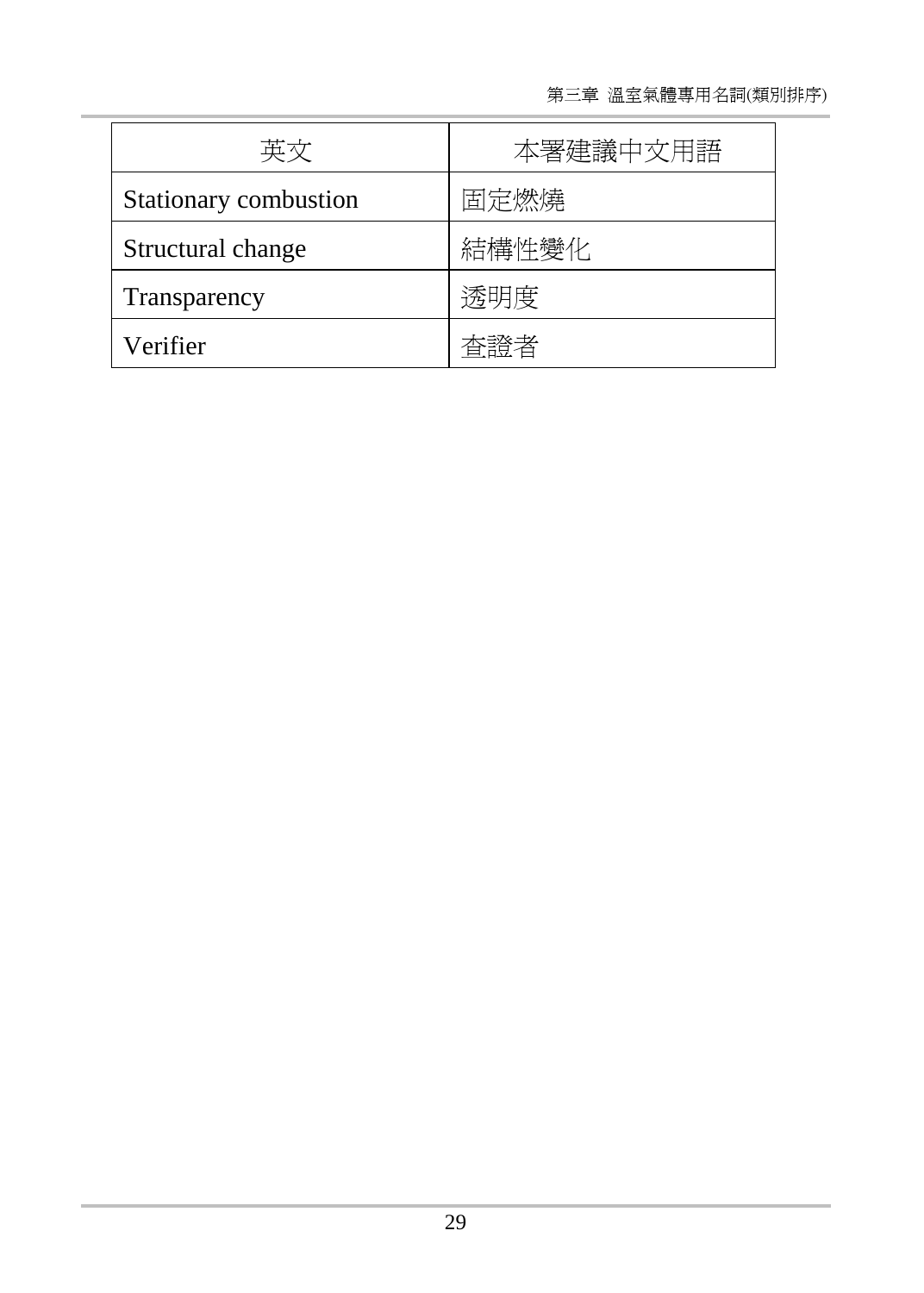#### 查驗證:

| 英文                            | 本署建議中文用語 |
|-------------------------------|----------|
| Greenhouse gas assertion      | 溫室氣體主張   |
| Level of assurance            | 保證等級     |
| Limited level of assurance    | 有限保證等級   |
| Material discrepancy          | 實質差異     |
| Materiality                   | 實質性      |
| Materiality threshold         | 實質性門檻    |
| Reasonable level of assurance | 合理保證等級   |
| Validation                    | 確證       |
| Validation criteria           | 確證準則     |
| <b>Validation statement</b>   | 確證聲明     |
| Validator                     | 確證者      |
| Verification                  | 杳證       |
| Verification criteria         | 查證準則     |
| Verification statement        | 査證聲明     |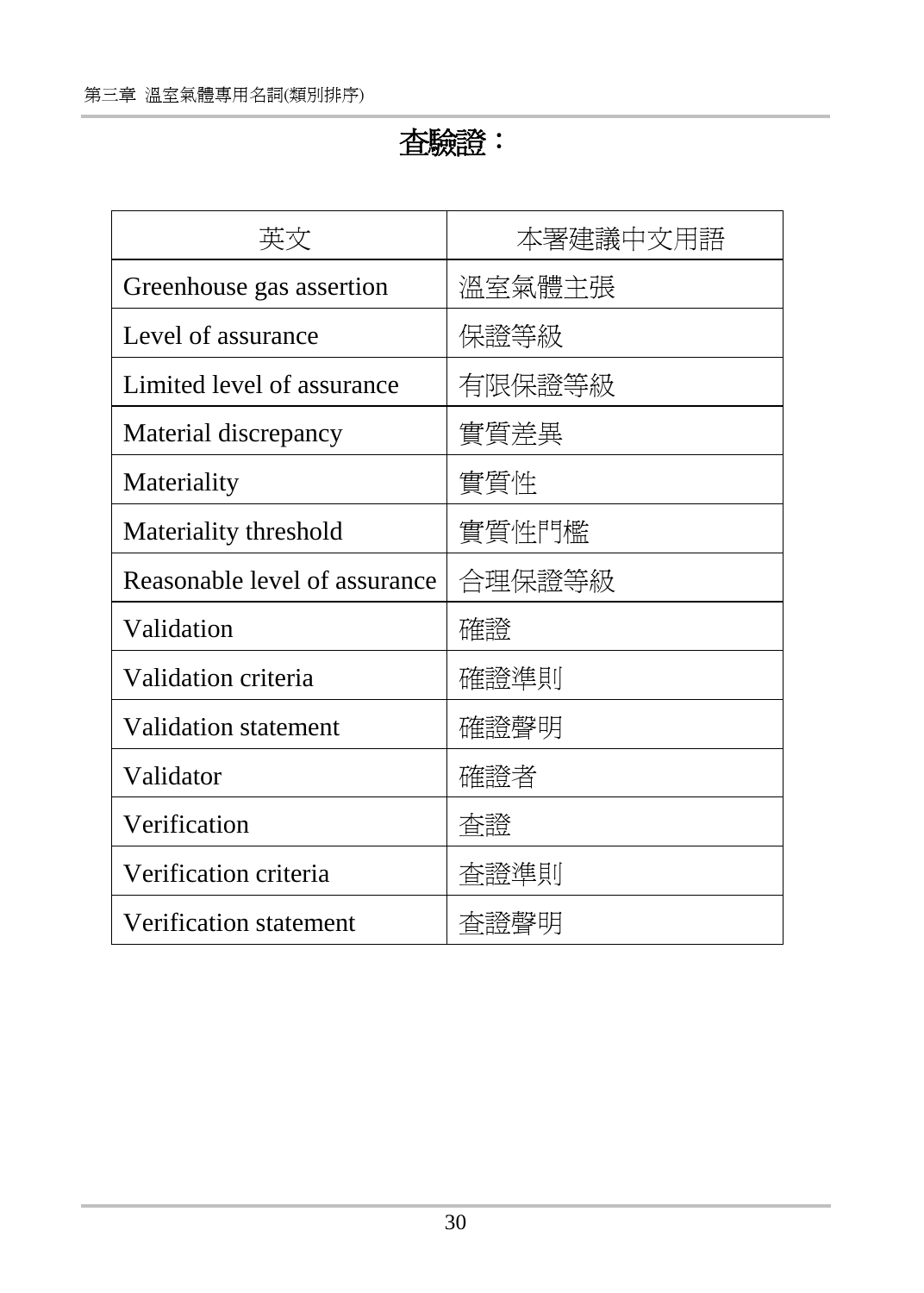# 公約 (一般):

| 英文                                                                                  | 本署建議中文用語             |
|-------------------------------------------------------------------------------------|----------------------|
| Adaptation                                                                          | 調適                   |
| Annex 1 countries                                                                   | 附件一國家                |
| Assigned Amount Unit (AAU)                                                          | 配額單位                 |
| <b>Clean Development Mechanism</b><br>(CDM)                                         | 清潔發展機制               |
| Intergovernmental Panel on<br>Climate Change (IPCC)                                 | 政府間氣候變遷專家<br>小組      |
| Kyoto Protocol                                                                      | 京都議定書                |
| Land use and land use change and<br>forestry (LULUCF)                               | 土地利用、土地利用變<br>化及森林   |
| <b>National Communications</b>                                                      | 國家通訊                 |
| Nationally appropriate mitigation<br>actions (NAMAs)                                | 國家適當減緩行動             |
| Non-Annex 1 countries                                                               | 非附件一國家               |
| <b>Reduction in Emission from</b><br>Deforestation and forest<br>Degradation (REDD) | 毀林及森林退化排放溫<br>室氣體之減量 |
| Sectoral approach                                                                   | 部門別處理                |
| Subsidiary Body for<br>Implementation (SBI)                                         | 附屬履行機構               |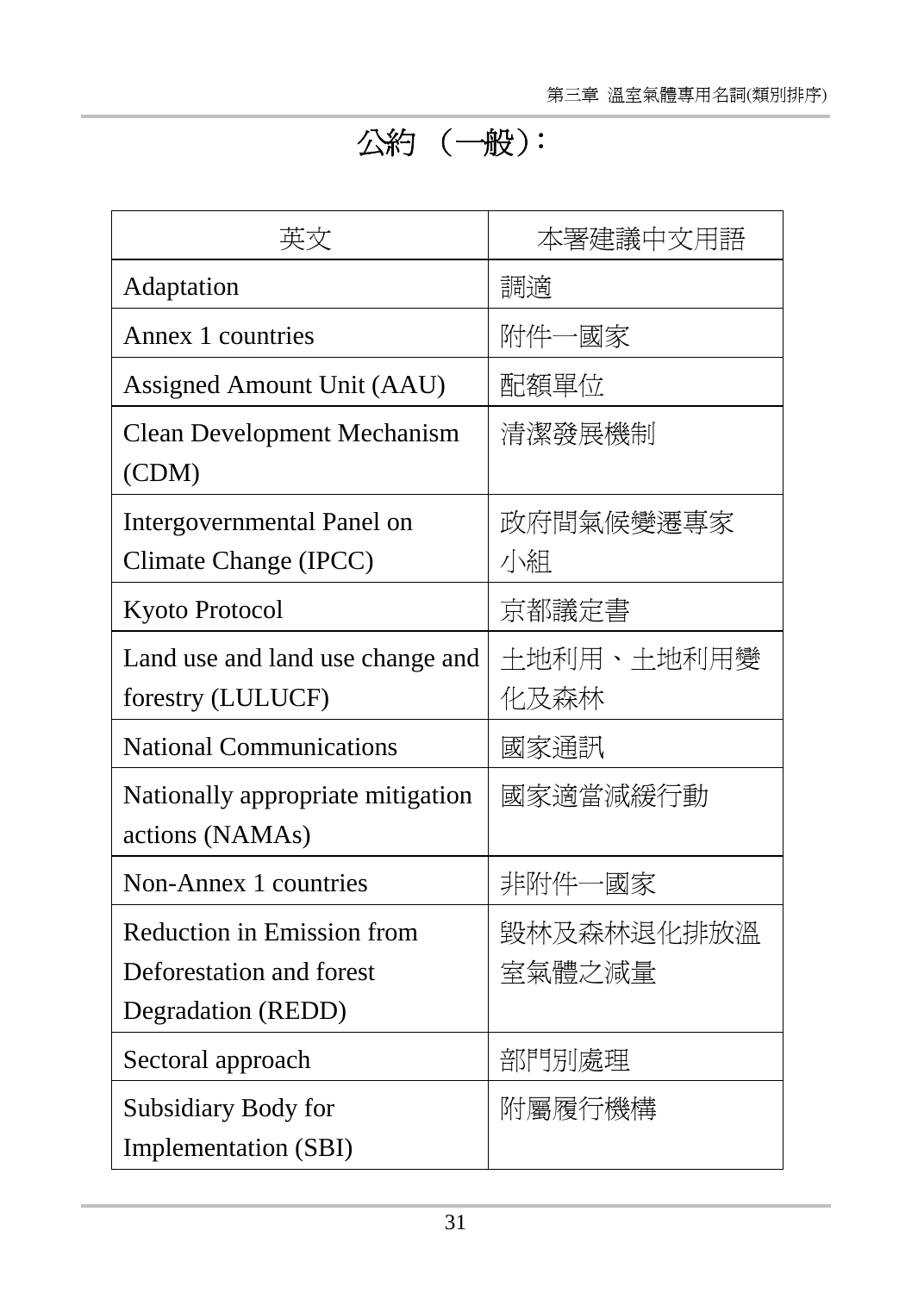| 英文                                 | 本署建議中文用語   |
|------------------------------------|------------|
| Subsidiary Body for Scientific and | 附屬科技諮詢機構   |
| Technological Advice (SBSTA)       |            |
| <b>United Nations Framework</b>    | 聯合國氣候變化綱要公 |
| Convention on Climate Change       | 約          |
| (UNFCCC)                           |            |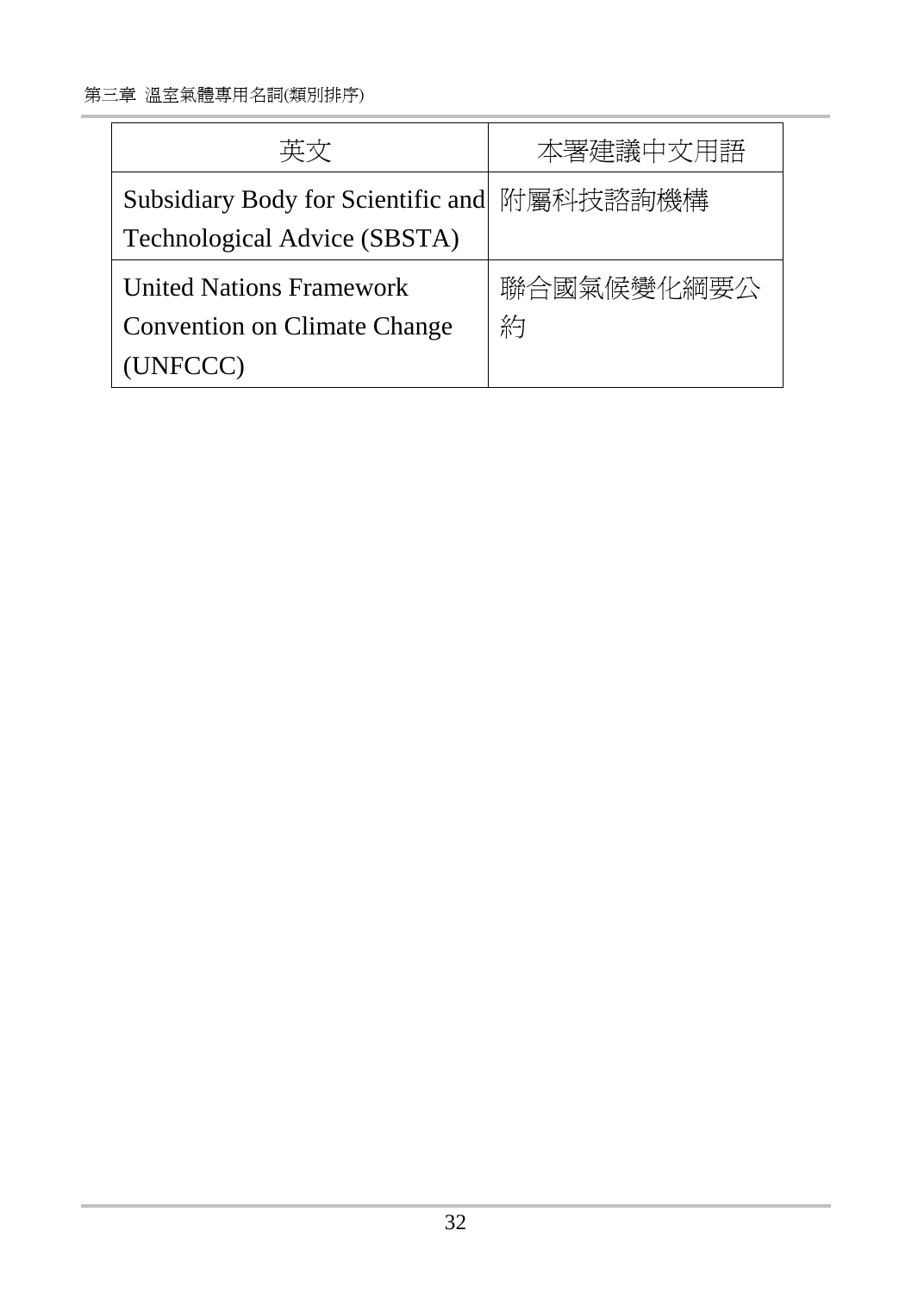# 公約 (CDM):

| 英文                                              | 本署建議中文用語    |
|-------------------------------------------------|-------------|
| Additionality                                   | 外加性         |
| <b>Applicant Entity (AE)</b>                    | 申請機構        |
| <b>CDM</b> Executive Board (EB)                 | 清潔發展機制執行委員會 |
| <b>Certified Emissions</b><br>Reductions (CERs) | 已驗證減量額度     |
| <b>Corrective Action Request</b><br>(CAR)       | 矯正措施要求      |
| <b>Designated National</b><br>Authorities (DNA) | 指定國家機構      |
| <b>Designated Operational Entity</b><br>(DOE)   | 指定作業機構      |
| <b>Forward Action Request</b><br>(FAR)          | 後續行動要求      |
| Letter of Approval (LoA)                        | 核准函         |
| Methodology                                     | 減量方法        |
| <b>Project Design Document</b><br>(PDD)         | 專案設計文件      |
| Removal Unit(RMUs)                              | 移除單位        |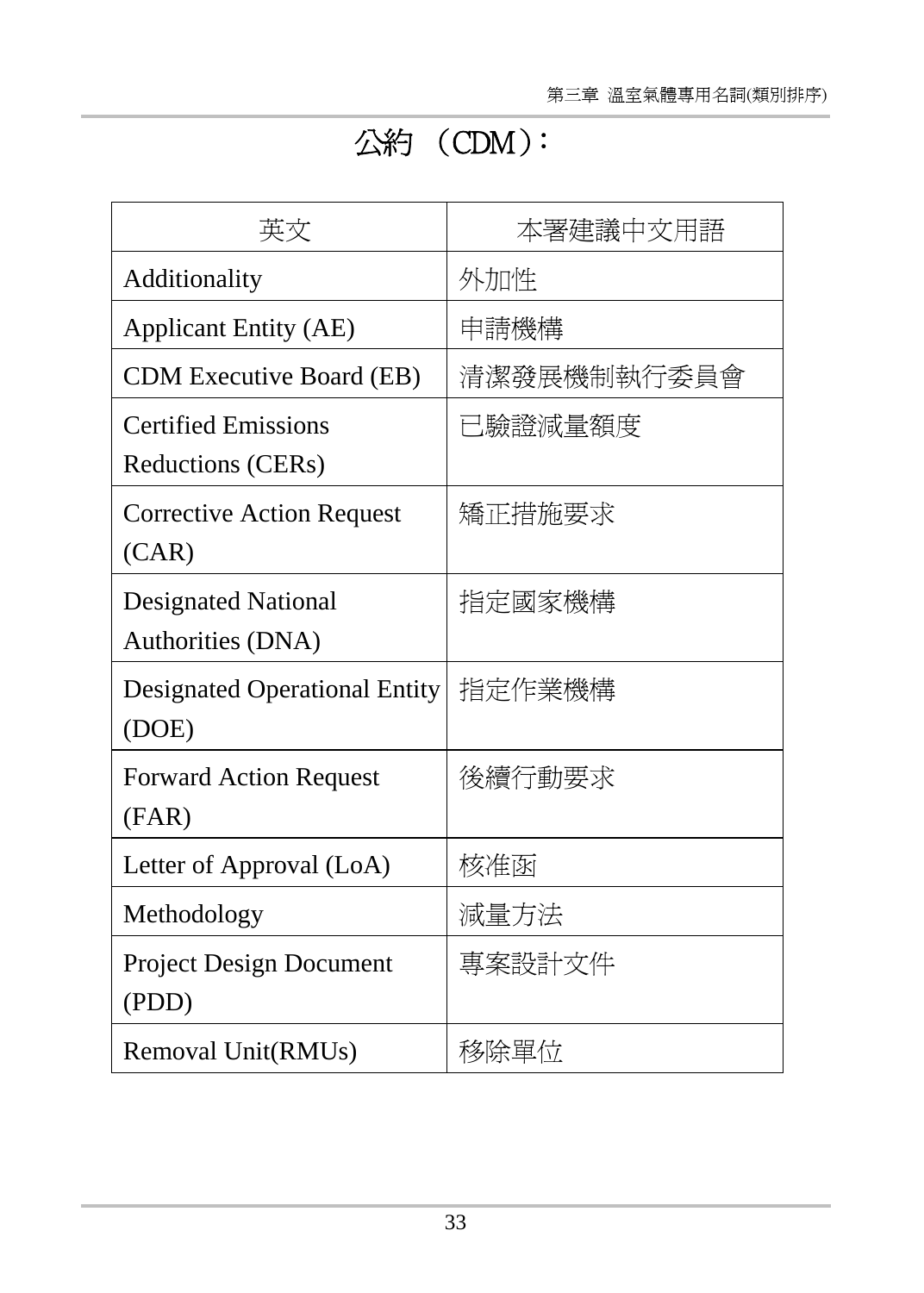# 公約 (ETS):

| 英文                                   | 本署建議中文用語  |
|--------------------------------------|-----------|
| Afforestation/Reforestation          | 浩林與再浩林    |
| (A/R)                                |           |
| Cap and trade                        | 總量管制與排放交易 |
| Clarification request (CL)           | 澄清要求      |
| Credit                               | 減量額度      |
| <b>Emission allowance</b>            | 排放額度      |
| <b>International Transaction Log</b> | 國際交易誌     |
| TTL)                                 |           |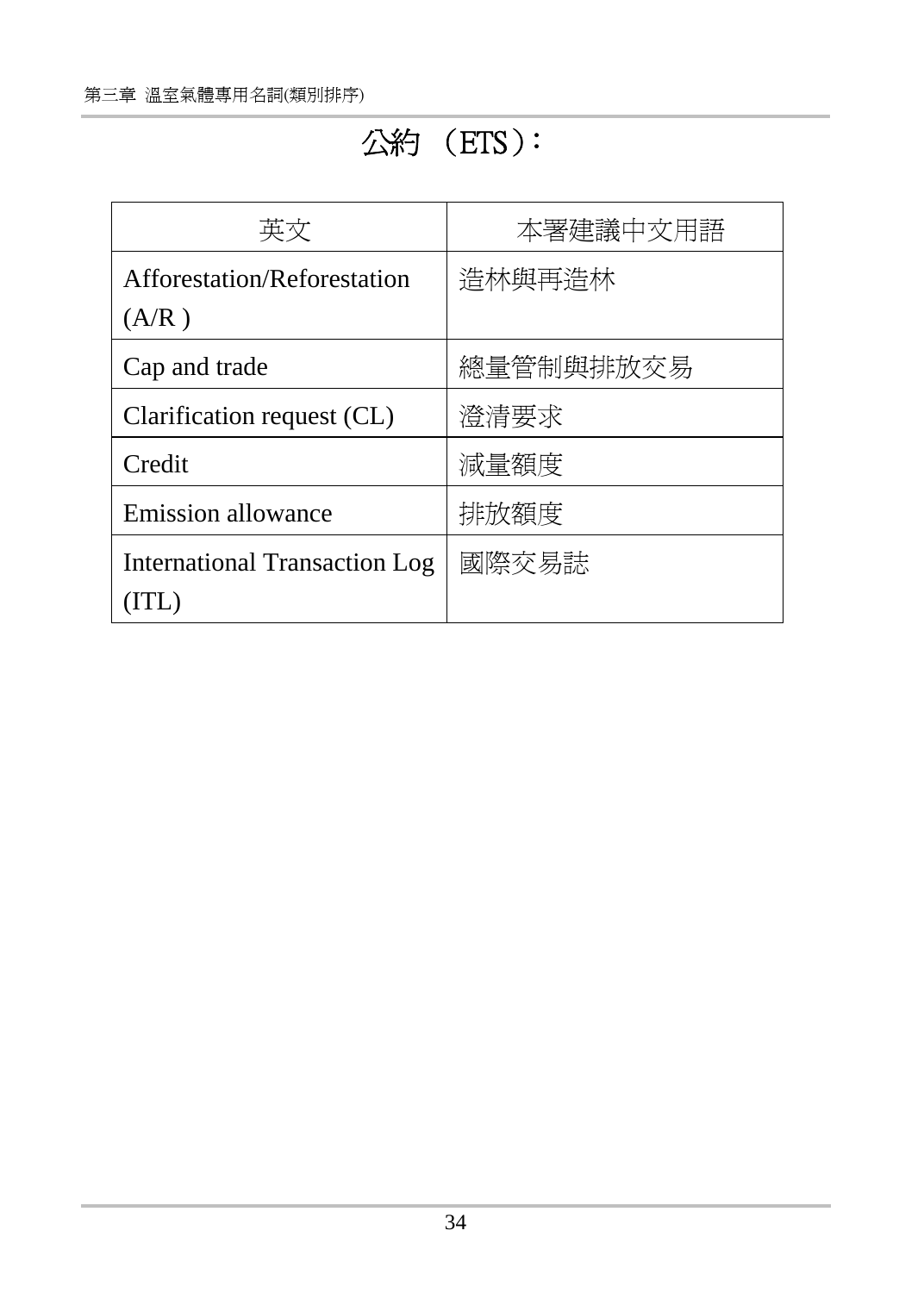# 公約 (JI):

| 英文                                        | 本署建議中文用語 |
|-------------------------------------------|----------|
| Accredited Independent<br>Entities (AIEs) | 已認證獨立機構  |
| Business As Usual (BAU)                   | 基線情境     |
| <b>Emission Reduction Unit</b><br>(ERU)   | 排放減量單位   |
| Joint Implementation (JI)                 | 共同履行(履約) |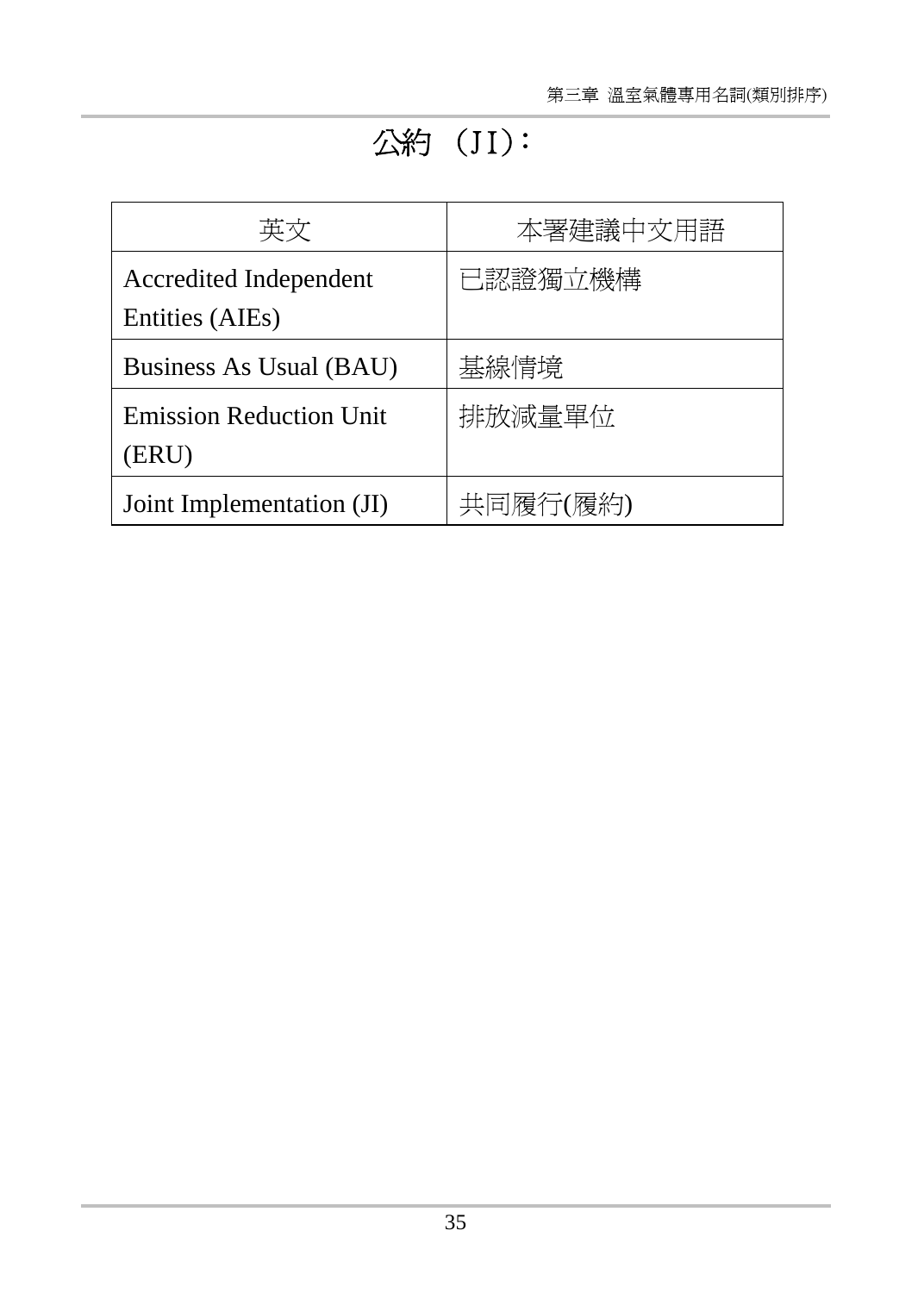# 公約 (國家清冊):

| 亜ベ                              | 本署建議中文用語 |
|---------------------------------|----------|
| Audit                           | 楷杉       |
| National inventory report (NIR) | 國家清冊報告   |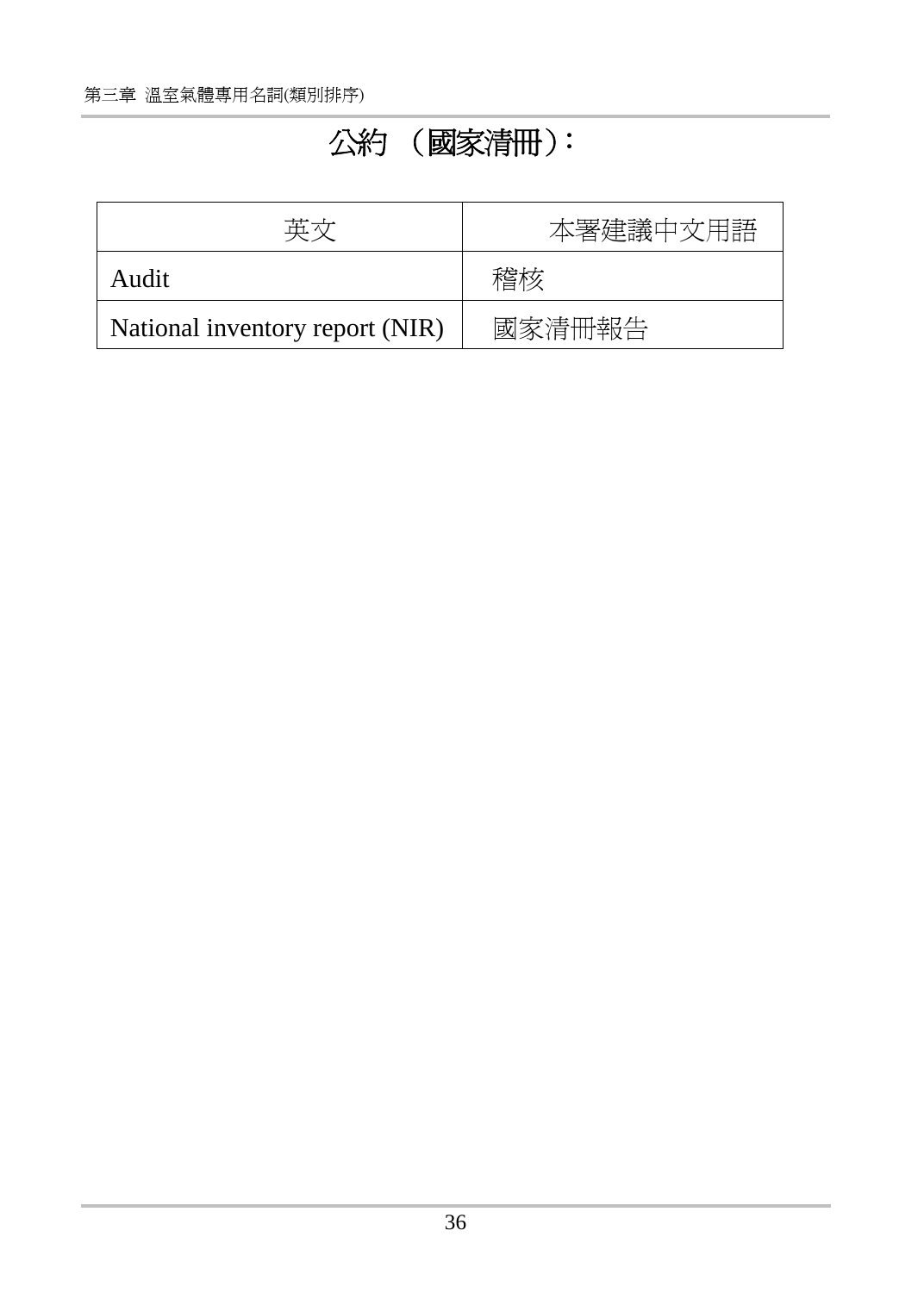# 其他:

| 英文                              | 本署建議中文用語    |
|---------------------------------|-------------|
| <b>Baseline</b>                 | 基線          |
| Baseline scenario               | 基線情境        |
| Best available technology       | 最佳可行技術      |
| Carbon Capture & Storage (CCS)  | 碳捕集及封存      |
| Early action                    | 先期行動        |
| <b>Estimation uncertainty</b>   | 估計不確定性      |
| Facility                        | 設施          |
| GHG capture                     | 溫室氣體捕集      |
| GHG project                     | 溫室氣體專案      |
| Greenhouse gas emission or      | 溫室氣體排放或移除係數 |
| removal factor                  |             |
| Greenhouse gas emission removal | 溫室氣體移除增量    |
| enhancement                     |             |
| Greenhouse gas programme        | 溫室氣體方案      |
| Greenhouse gas removal          | 溫室氣體移除(量)   |
| Intensity ratios                | 密集度比値       |
| Intensity target                | 密集度目標       |
| Mitigation                      | 減緩          |
| Multilateral recognition        | 多邊承認協議      |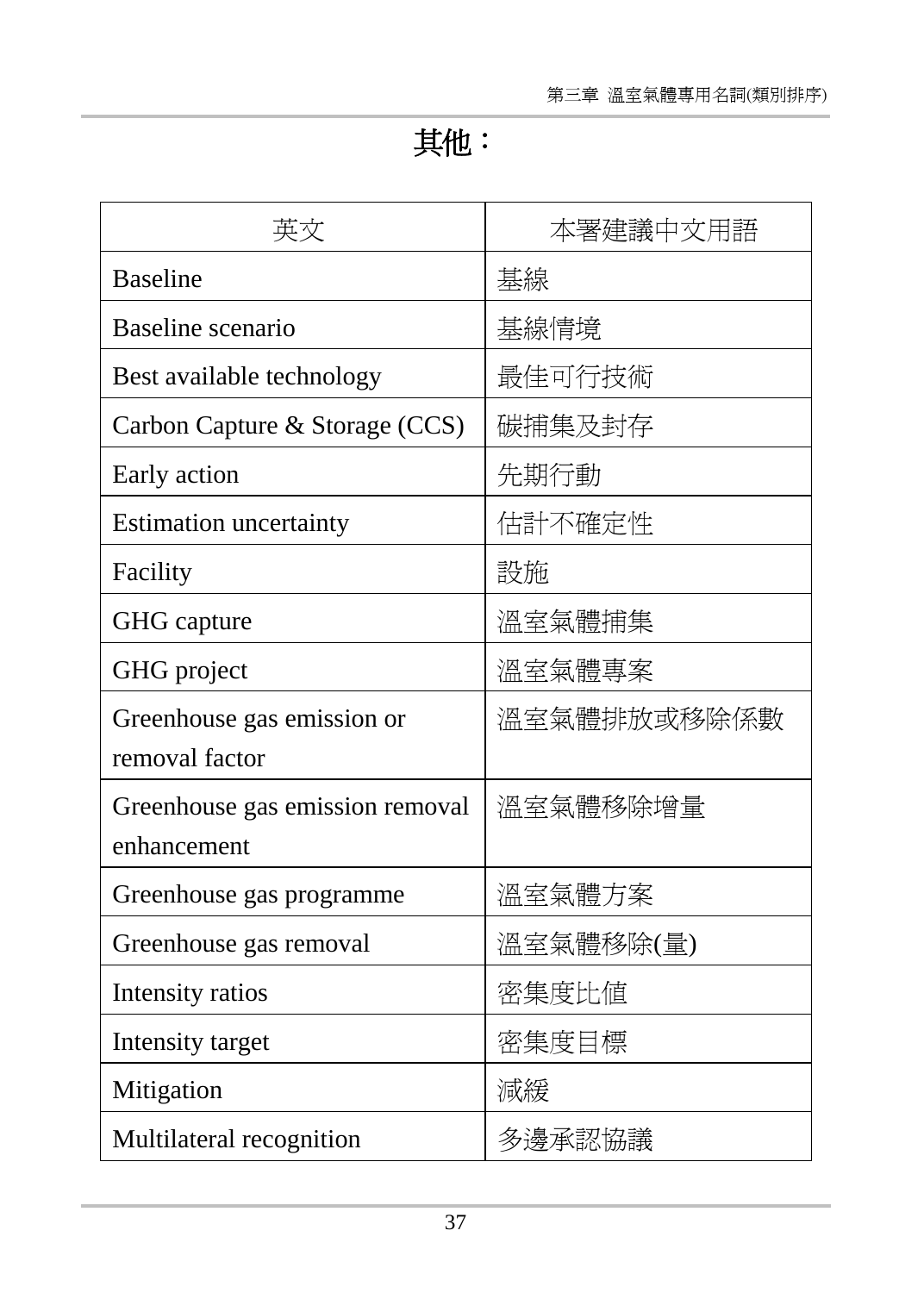第三章 溫室氣體專用名詞(類別排序)

| 英文                              | 本署建議中文用語 |
|---------------------------------|----------|
| arrangement (MLA)               |          |
| Offset                          | 抵換(量)    |
| Parameter uncertainty           | 參數不確定性   |
| Performance standard            | 效能標準     |
| Proponent                       | 提案者      |
| Quantification standard         | 量化標準     |
| Renewable energy                | 再生能源     |
| Reversibility of reductions     | 減量的可逆性   |
| Scientific uncertainty          | 科學不確定性   |
| Primary effect                  | 主效應      |
| Secondary effects               | 次效應      |
| Uncertainty                     | 不確定性     |
| Voluntary Carbon Standard (VCS) | 自願碳標準    |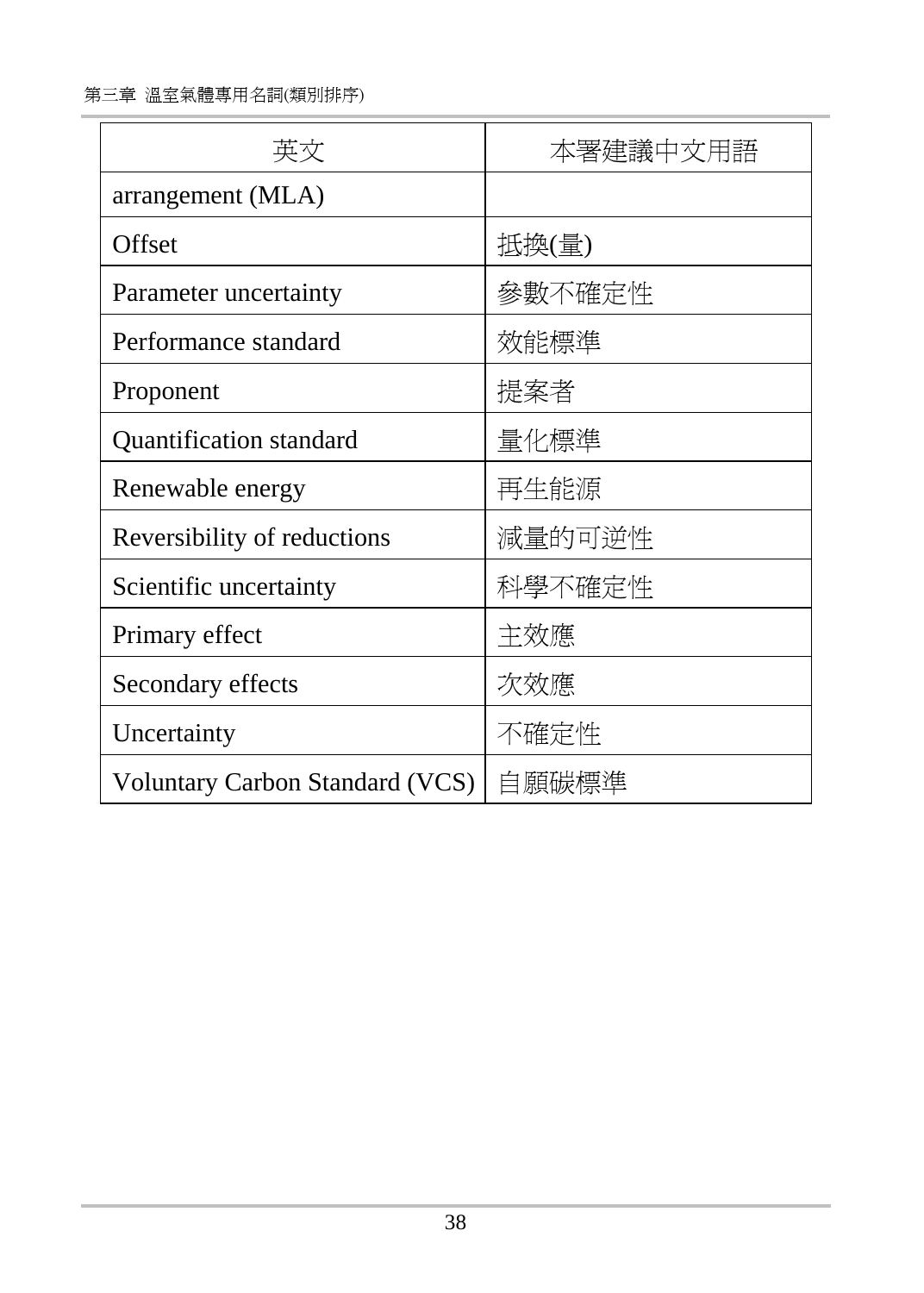# 附錄一 參與專有名詞訂定之專家名單

| 單位名稱               | 專家名單        |
|--------------------|-------------|
| BSI 英國標準協會         | 黃雪娟協理       |
| DVN 驗證公司           | 郭祥亭經理       |
| 大葉大學               | 申永順教授       |
| 中華民國企業永續發展協會       | 黃正忠秘書長      |
| 永智顧問有限公司           | 石信智總經理      |
| 國立中山大學             | 胡念祖教授       |
| 國立台灣大學             | 鄭福田教授       |
| 國立台灣科技大學           | 顧洋教授        |
| 國立成功大學             | 陳家榮教授       |
| 國立清華大學             | 范建得教授       |
| 經濟部能源局             | 莊銘池         |
| 經濟部溫室氣體減量推動辦<br>公室 | 侯萬善主任       |
| 經濟部標準檢驗局           | 葉薇芬、林家忠、黃凱弘 |

註:專家名單依所屬單位筆畫排序